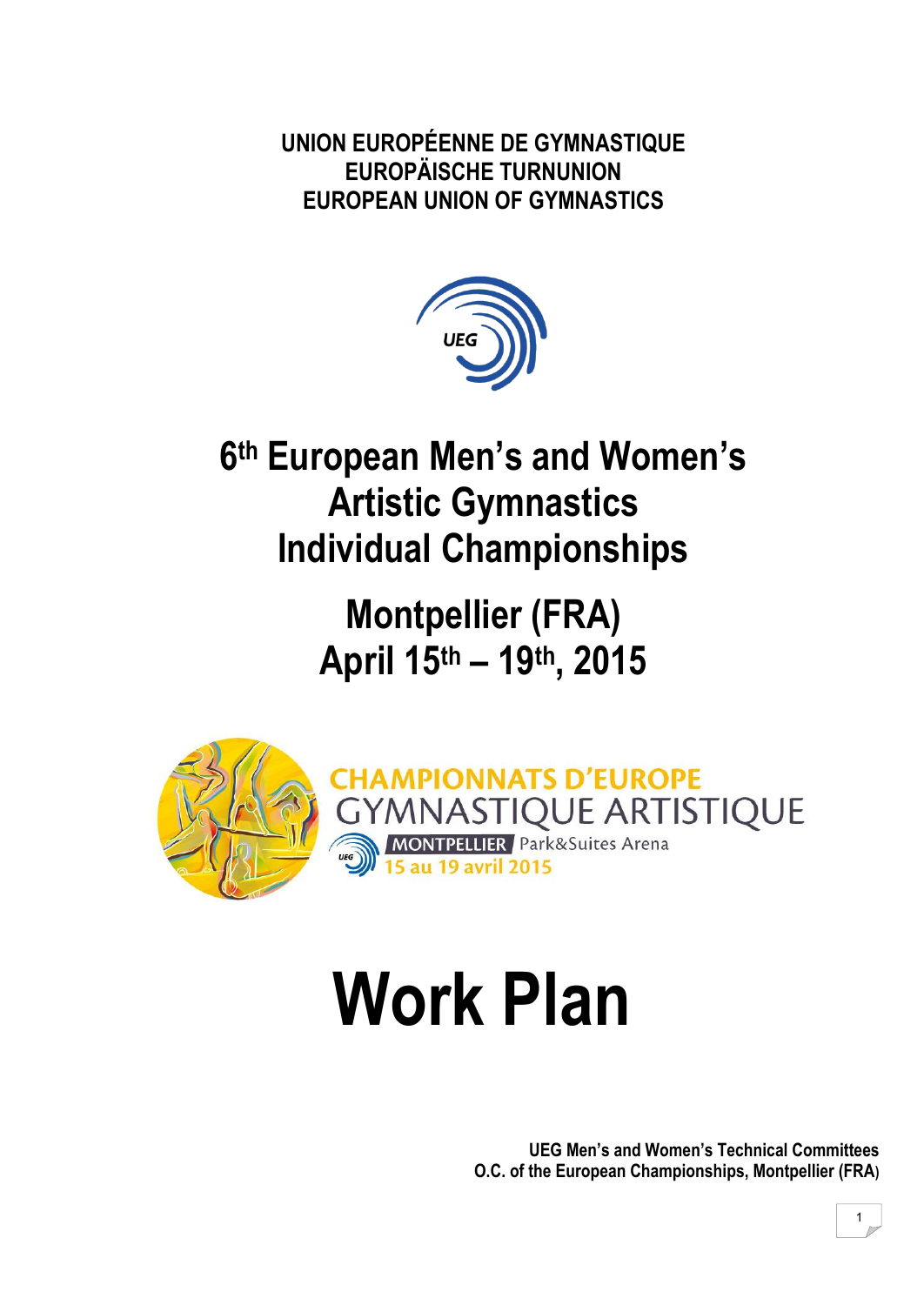#### **TABLE OF CONTENTS**

| $\mathbf{1}$   |                |  |
|----------------|----------------|--|
|                | 1.1            |  |
|                | 1.2            |  |
| 2              |                |  |
|                | 2.1            |  |
|                | $2.2^{\circ}$  |  |
|                | 2.2.1          |  |
|                | 2.2.2          |  |
|                | 2.2.3          |  |
|                | 2.3            |  |
|                | 2.4            |  |
|                | 2.5            |  |
|                | 2.6            |  |
|                | 2.7            |  |
|                | 2.8            |  |
|                | 2.9            |  |
|                | 2.10           |  |
|                | 2.11           |  |
|                | 3 <sup>7</sup> |  |
|                | 3.1            |  |
|                | 3.2            |  |
|                | 3.3            |  |
|                | 3.3.1          |  |
|                | 3.3.2          |  |
|                | 3.4            |  |
|                | 3.5            |  |
| $\overline{4}$ |                |  |
|                | 4.1            |  |
|                | 4.2            |  |
|                | 4.3            |  |
|                | 4.4            |  |
|                | 4.5            |  |
|                | 4.6            |  |
|                | 4.7            |  |
|                | 4.8            |  |
|                | 4.9            |  |
|                | 4.10           |  |
|                | 4.11           |  |
|                | 4.12           |  |
|                | 4.13           |  |
|                |                |  |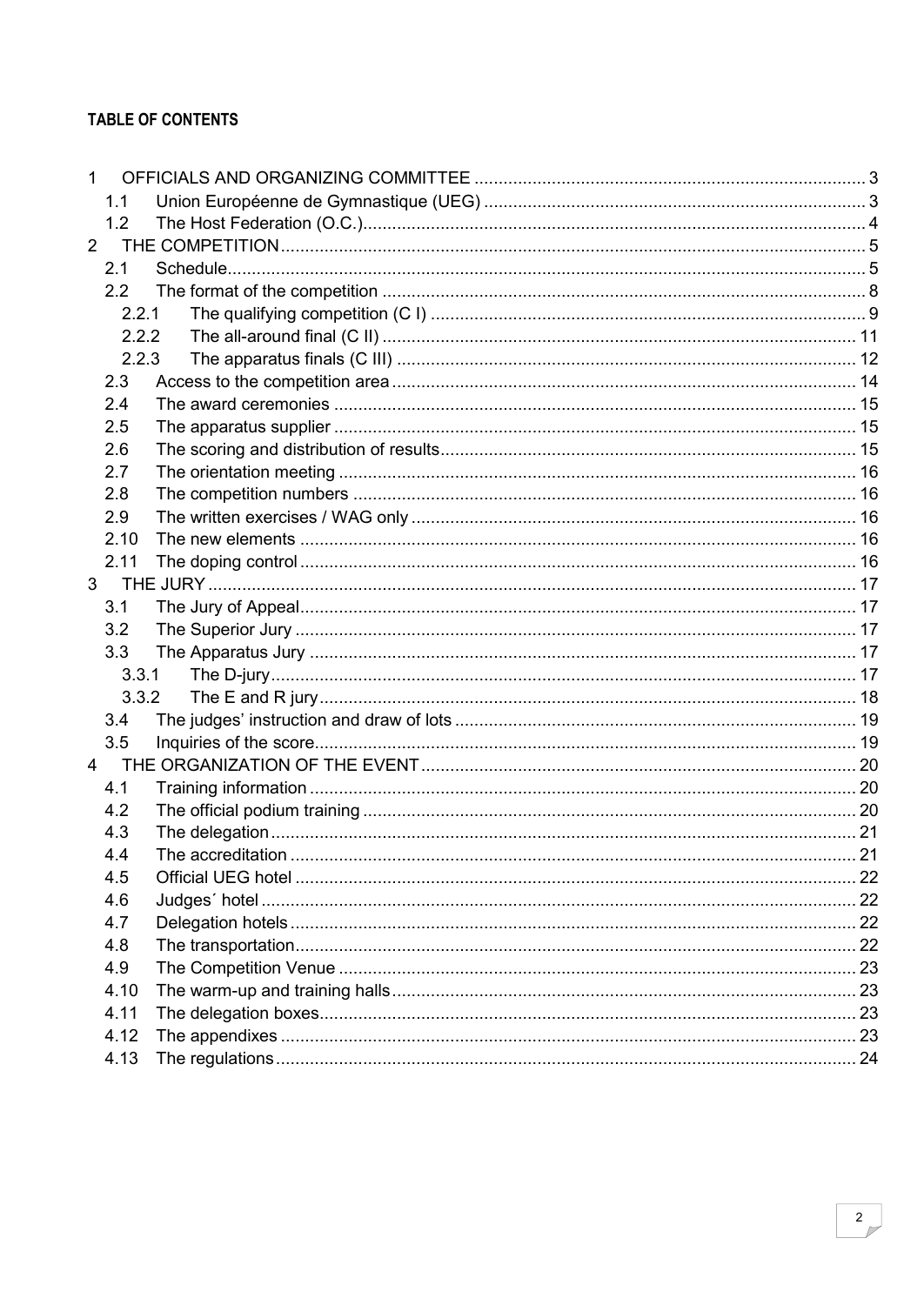# <span id="page-2-0"></span>**1 OFFICIALS AND ORGANIZING COMMITTEE**

# <span id="page-2-1"></span>**1.1 Union Européenne de Gymnastique (UEG)**

**-----------------------------------------------------------------------------------------------------------------------------------**

UNION EUROPEENNE DE GYMNASTIQUE P.O. Box 975, 1001 Lausanne, SWITZERLAND Tel.: + 41 – (0)21 – 613.73.32 Fax: + 41 – (0)21 – 613.73.31 E-mail: [info@ueg.org](mailto:info@ueg.org) 

Web-site: [www.ueg-gymnastics.com](http://www.ueg-gymnastics.com/)



| <b>UEG OFFICIALS</b>                                   |                        |
|--------------------------------------------------------|------------------------|
| President                                              | Georges GUELZEC        |
| Vice-President (President of the Appeal Jury)          | <b>Rudolf HEDIGER</b>  |
| Executive Committee Member (Member of the Appeal Jury) | Paolo FRISING          |
| Director                                               | Kirsi EROFEJEFF-ENGMAN |
| Head of Media                                          | <b>Tina GERETS</b>     |
| <b>Sports Coordinator</b>                              | Linda DAVILA           |
| <b>Official Doctor</b>                                 | Jean-Bernard SOLIGNAC  |
| <b>UEG TV Coordinator</b>                              | Jean-François ROSSE    |
| <b>UEG Assistant</b>                                   | <b>Claire TURNER</b>   |

| <b>MEN'S TECHNICAL COMMITTEE</b> |                       |
|----------------------------------|-----------------------|
| President                        | Jacob WISCHNIA        |
| Vice-President                   | Tom THINGVOLD         |
| Secretary                        | Andreas STRUPLER      |
| Member                           | <b>Dmitry ANDREEV</b> |
| Member                           | Nikolaos PROVIAS      |
| Member                           | Andrew TOMBS          |
| Member                           | Mario VUKOJA          |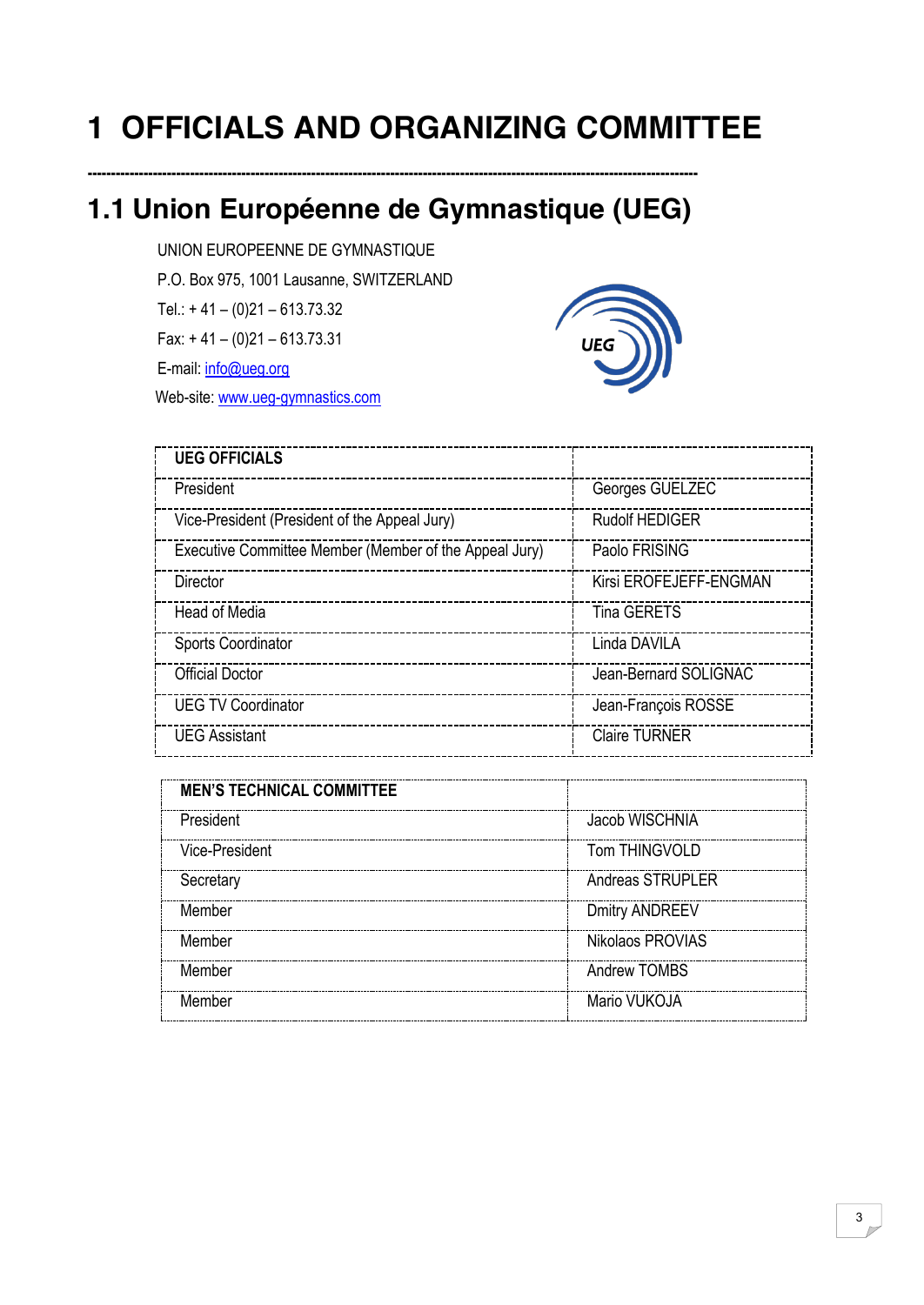| <b>WOMEN'S TECHNICAL COMMITTEE</b> |                               |
|------------------------------------|-------------------------------|
| President                          | <b>Yvette BRASIER</b>         |
| Vice-President                     | Anca MIHAILESCU-GRIGORAS      |
| Secretary                          | Sabrina KLAESBERG             |
| Member                             | <b>Christine FRAUENKNECHT</b> |
| Member                             | Hana LISKAROVA                |
| Member                             | Orna SHAI                     |
| Member                             | Satu MURTONEN                 |

# <span id="page-3-0"></span>**1.2 The Host Federation (O.C.)**

FÉDÉRATION FRANCAISE DE GYMNASTIQUE 7ter, Cour des Petites Ecuries, 75010 Paris, FRANCE Tel: +33 1 48 01 24 48 Fax: +33 1 47 70 16 07 Contact person: Mrs Michaël ALGER +33 1 48 01 24 31 (direct) E-mail: [montpellier2015@ffgym.fr](mailto:montpellier2015@ffgym.fr) Web-site: [www.montpelliergym2015.fr](http://www.montpelliergym2015.fr/)



| <b>O.C. OFFICIALS</b>                         |                        |
|-----------------------------------------------|------------------------|
| President of the France Gymnastics Federation | James BLATEAU          |
| O.C. President                                | Dominique MÉRIEUX      |
| General Manager                               | Michel BOUTARD         |
| <b>Communication and Marketing Manager</b>    | <b>Regis WALKER</b>    |
| <b>Competition Director</b>                   | <b>Marcel HERMITTE</b> |
| <b>Event Coordinator</b>                      | Michaël ALGER          |
| Press                                         | <b>TBD</b>             |
| Medical and Doping control                    | Dr PALLURE             |
| Accommodation/Meals/Transportation            | Renaud LACOMBE         |
| Volunteers                                    | <b>Guy GRANIER</b>     |
| Security and Control                          | <b>Michel LEUNIS</b>   |
| Apparatus                                     | <b>Yves BOQUEL</b>     |
| Accreditation                                 | Anne-Marie CHAUVOT     |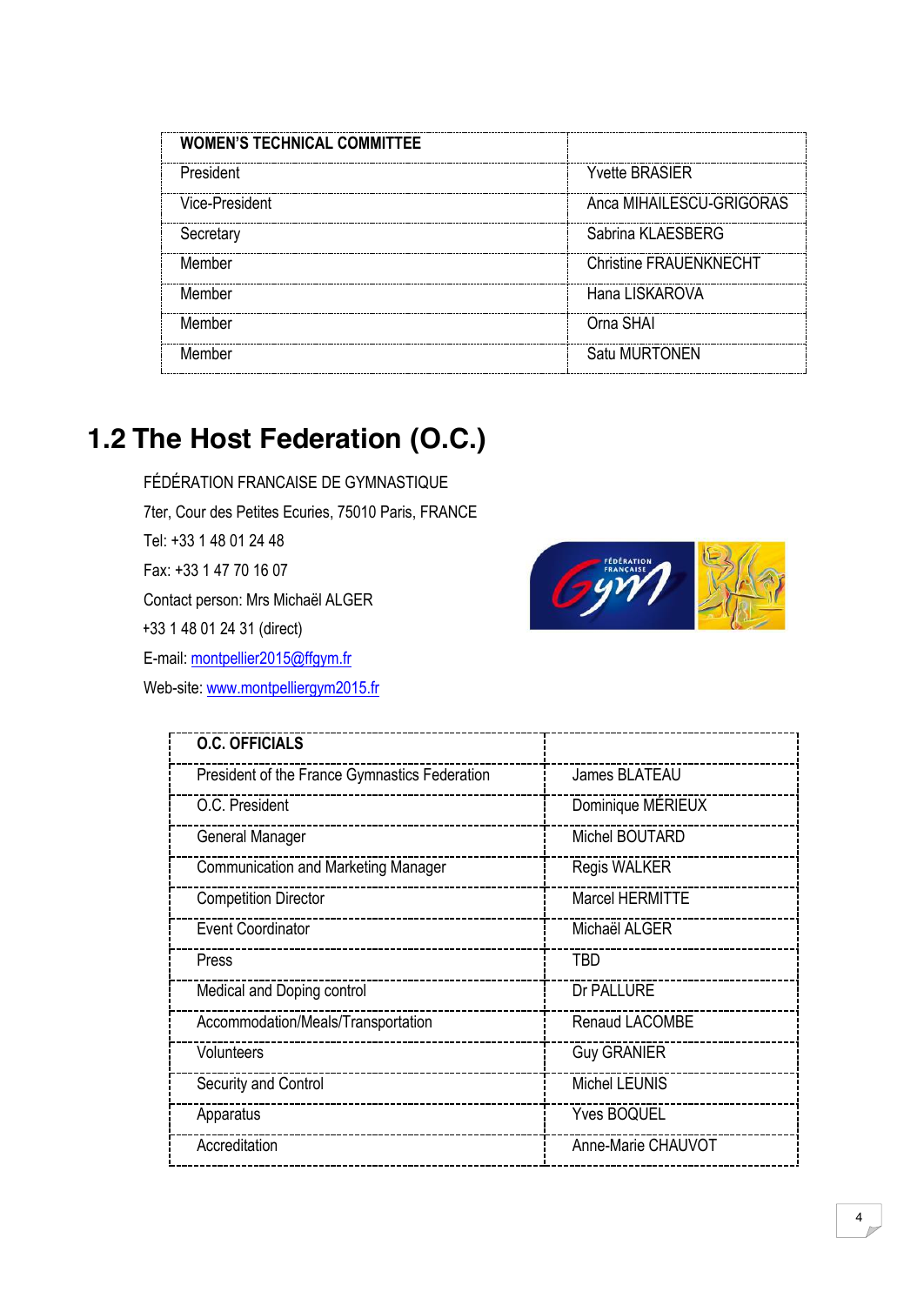# <span id="page-4-0"></span>**2 THE COMPETITION**

**-----------------------------------------------------------------------------------------------------------------------------------**

## <span id="page-4-1"></span>**2.1 Schedule**

| Friday, April 10th   |                                                                 |                           |
|----------------------|-----------------------------------------------------------------|---------------------------|
|                      | Arrival UEG/WTC and                                             |                           |
| All day              | <b>UEG/MTC President and Technical Delegate</b>                 |                           |
| Saturday, April 11th |                                                                 |                           |
| All day              | Arrival UEG/MTC members                                         |                           |
| All day              | Official arrival day for delegations                            |                           |
| All day              | Arrival WAG D-jury (D1 and D2)                                  |                           |
| 09h00-19h00          | Meeting UEG/WTC                                                 | WTC room                  |
| 14h00-19h00          | Training session on request (deadline to the LOC March 18th)    | Training halls A and C    |
| Sunday, April 12th   |                                                                 |                           |
| All day              | Official arrival day for delegations                            |                           |
| All day              | Arrival MAG D-jury (D1 and D2)                                  |                           |
|                      | Training as per schedule                                        | <b>Training halls</b>     |
| 09h00-17h00          | Meeting UEG/MTC                                                 | MTC room                  |
| 11h00-13h00          | WAG judges' instruction for the D-jury                          | Conference centre, hall A |
| 15h00-19h00          | WAG judges' instruction, draw for C I and C II and judges' oath | Conference centre, hall A |
| 17h00-19h00          | MAG judges' instruction for the D-jury                          | Conference centre, hall E |
| 20h00                | Orientation meeting                                             | Conference centre, hall G |
| Monday, April 13th   |                                                                 |                           |
|                      | Training as per schedule                                        | <b>Training halls</b>     |
| 09h00-12h00          | Meeting UEG/MTC                                                 | MTC room                  |
| 10h00                | WAG judges' meeting for the podium training                     | Conference centre, hall A |
| 10h30-12h30          | WAG official podium training, subdivision 1                     | <b>Competition hall</b>   |
| 14h30-16h30          | WAG official podium training, subdivision 2                     | <b>Competition hall</b>   |
| 17h00-19h00          | WAG official podium training, subdivision 3                     | <b>Competition hall</b>   |
| 19h30-21h30          | WAG official podium training, subdivision 4                     | <b>Competition hall</b>   |
| 14h00-17h00          | MAG judges' instruction, draw for C I and C II and judges' oath | Conference centre, hall E |
| 17h15-17h45          | MAG specific judges' instruction VT                             | Conference centre, hall E |
| 18h00-18h45          | MAG specific judges' instruction FX                             | Conference centre, hall E |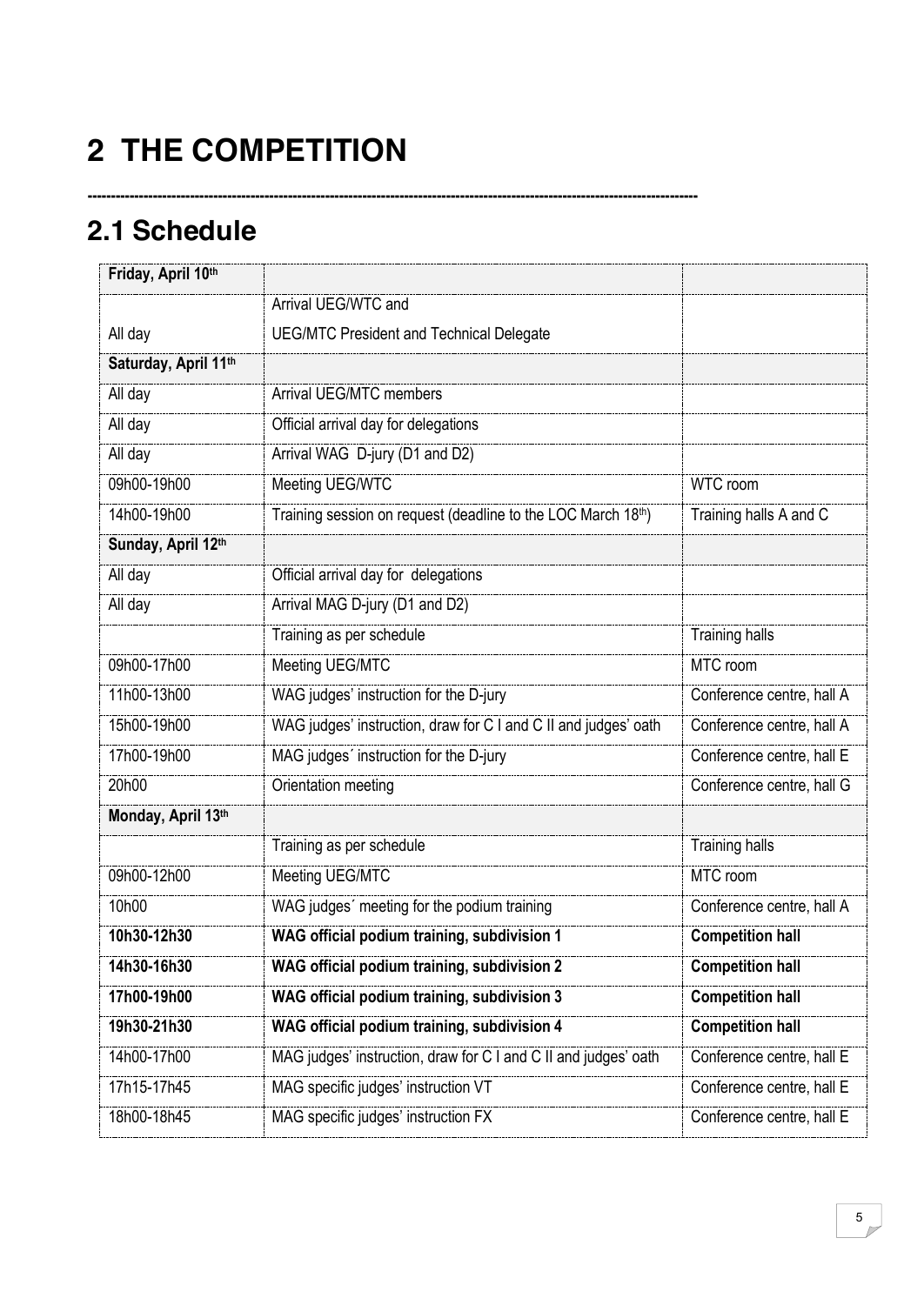| Tuesday, April 14th   |                                                            |                           |  |
|-----------------------|------------------------------------------------------------|---------------------------|--|
|                       | Training as per schedule                                   | <b>Training halls</b>     |  |
| 10h00                 | MAG judges' meeting for the podium training                | Conference centre, hall E |  |
| 10h00                 | Last deadline for submitting the participants for C I WAG  | Information desk          |  |
| 10h30-13h00           | MAG official podium training, subdivision 1                |                           |  |
| 10h30-11h15           | MAG specific judges' instruction PH                        | Conference centre, hall E |  |
| 12h15-13h00           | MAG specific judges' instruction SR                        | Conference centre, hall E |  |
| 14h30-17h00           | MAG official podium training, subdivision 2                | <b>Competition hall</b>   |  |
| 14h30-15h15           | MAG specific judges' instruction PB                        | Conference centre, hall E |  |
| 16h15-17h00           | MAG specific judges' instruction HB                        | Conference centre, hall E |  |
| 18h00-20h30           | MAG official podium training, subdivision 3                | <b>Competition hall</b>   |  |
| 18h00                 | Press conference                                           | Salon de Réception VIP    |  |
| Wednesday, April 15th |                                                            |                           |  |
|                       | Training as per schedule                                   | <b>Training halls</b>     |  |
| 09h00-19h00           | Meeting UEG/MTC                                            | MTC room                  |  |
| 09h00-09h30           | WAG judges' meeting for C I                                | Conference centre, hall A |  |
| 10h00                 | Last deadline for submitting the participants for C I MAG  | Information desk          |  |
| 10h30-12h30           | <b>WAG C I competition, subdivision 1</b>                  | <b>Competition hall</b>   |  |
| 13h45                 | Opening ceremony                                           | Competition hall          |  |
| 14h30-16h30           | <b>WAG C I competition, subdivision 2</b>                  | <b>Competition hall</b>   |  |
| 17h00-19h00           | <b>WAG C I competition, subdivision 3</b>                  | <b>Competition hall</b>   |  |
| 19h30-21h30           | <b>WAG C I competition, subdivision 4</b>                  | <b>Competition hall</b>   |  |
| Thursday, April 16th  |                                                            |                           |  |
|                       | Training as per schedule                                   | <b>Training halls</b>     |  |
| 09h30-10h00           | MAG judges' meeting for C I                                | Conference centre, hall E |  |
| 10h00                 | Last deadline for submitting the confirmation for C II WAG | Information desk          |  |
| 10h30-13h00           | <b>MAG C I competition, subdivision 1</b>                  | <b>Competition hall</b>   |  |
| 14h30-17h00           | <b>MAG C I competition, subdivision 2</b>                  | <b>Competition hall</b>   |  |
| 18h00-20h30           | <b>MAG C I competition, subdivision 3</b>                  | <b>Competition hall</b>   |  |
| 22h00                 | Last deadline for submitting the confirmation for C II MAG | Information desk          |  |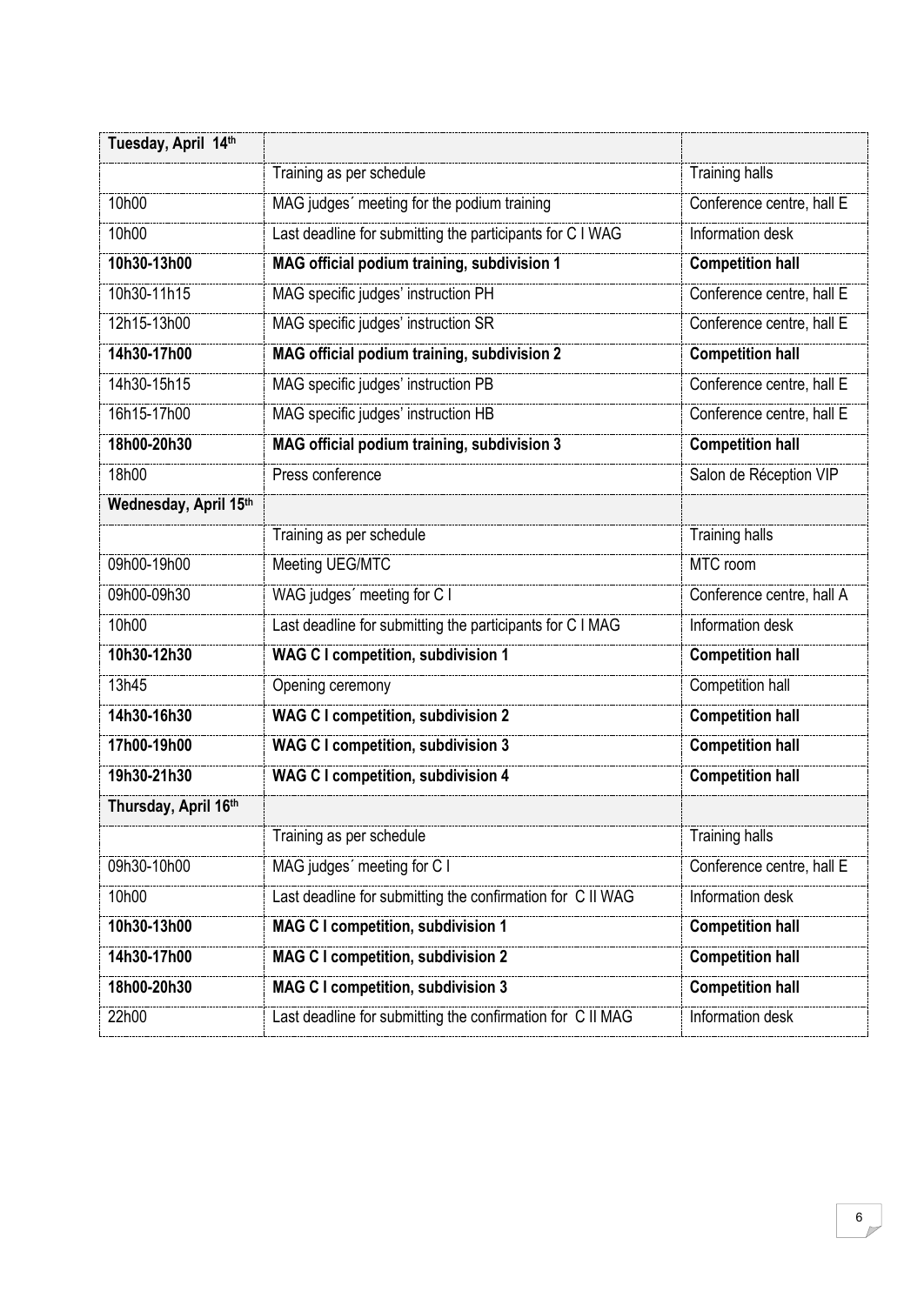| Friday, April 17th   |                                                                |                           |
|----------------------|----------------------------------------------------------------|---------------------------|
|                      | Training as per schedule                                       | <b>Training halls</b>     |
| 12h30-13h30          | WAG judges' meeting for C II                                   | Conference centre, hall A |
| 14h00-16h00          | <b>WAG C II competition and Award ceremony</b>                 | <b>Competition hall</b>   |
| 16h30-17h30          | WAG judges' meeting and draw for C III                         | Conference centre, hall A |
| 17h00                | Last deadline for submitting the confirmation for C III WAG    | Information desk          |
| 17h30-18h00          | MAG judges' meeting for C II                                   | Conference centre, hall E |
| 18h30-21h15          | <b>MAG C II competition and Award ceremony</b>                 | <b>Competition hall</b>   |
| 22h00                | Last deadline for submitting the confirming the for C III MAG  | Information desk          |
| Saturday, April 18th |                                                                |                           |
|                      | Training as per schedule                                       | <b>Training halls</b>     |
| 13h00-14h00          | Podium warm-up                                                 | Competition hall          |
|                      | MAG judges' meeting, draw and specific judges' instruction for |                           |
| 13h00-14h00          | C III                                                          | Conference centre, hall E |
| 13h30-14h00          | WAG judges' meeting for C III                                  | Conference centre, hall A |
|                      | <b>Competition C III first session and Award ceremony</b>      |                           |
| 14h30-17h00          | FX, PH and SR for MAG and VT, UB for WAG                       | <b>Competition hall</b>   |
| Sunday, April 19th   |                                                                |                           |
|                      | Training as per schedule                                       | <b>Training halls</b>     |
| 13h00-14h00          | Podium warm-up                                                 | Competition hall          |
|                      | MAG judges' meeting, draw and specific judges' instruction for |                           |
| 13h00-14h00          | C III                                                          | Conference centre, hall E |
| 13h30-14h00          | WAG judges' meeting for C III                                  | Conference centre, hall A |
|                      | <b>Competition C III second session and Award ceremony</b>     |                           |
| 14h30-17h15          | VT, PB and HB for MAG and BB, FX for WAG                       | <b>Competition hall</b>   |
| 18h00                | <b>Final Banquet</b>                                           | Park&Suite Arena          |
| Monday, April 20th   |                                                                |                           |
|                      |                                                                |                           |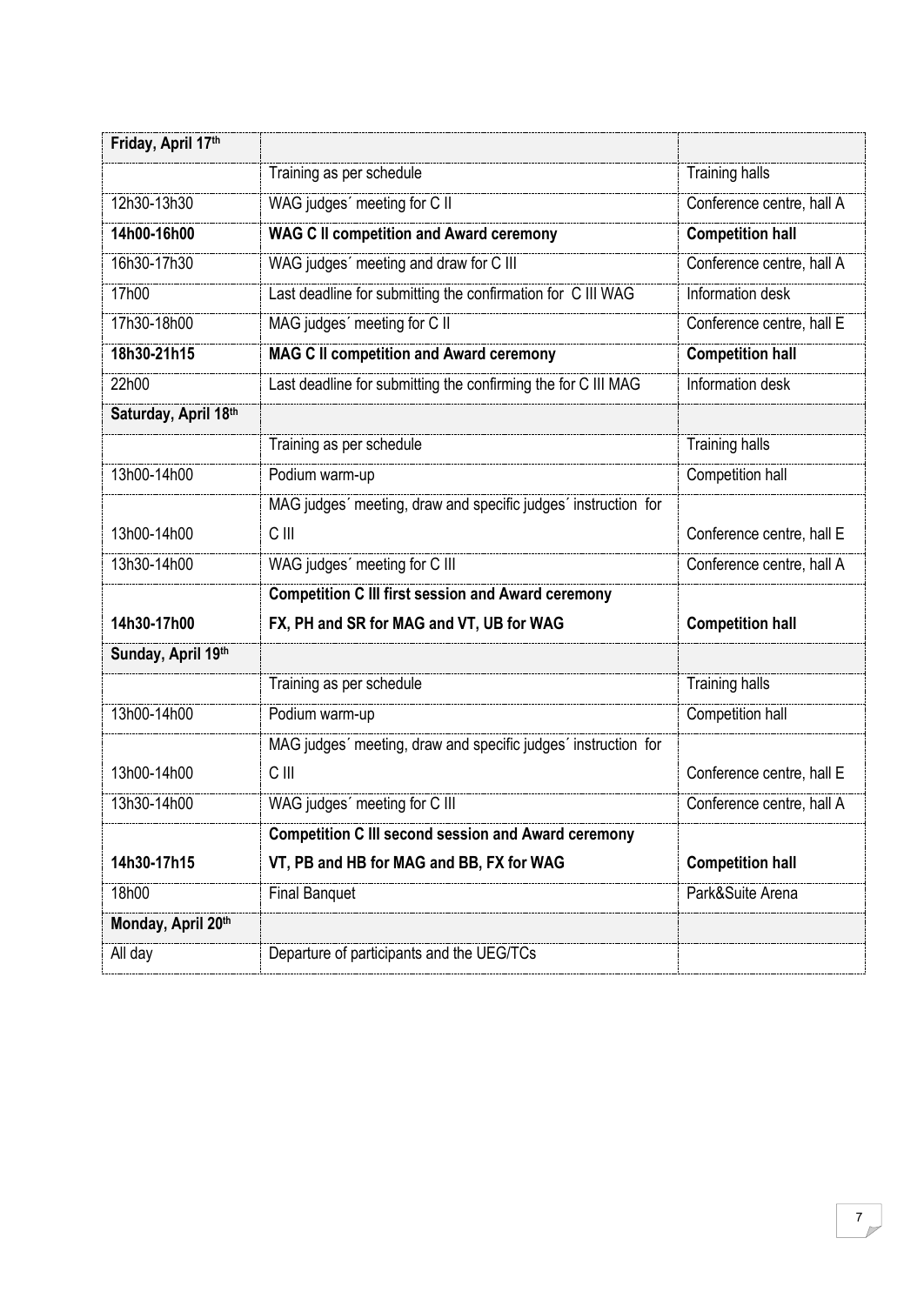#### <span id="page-7-0"></span>**2.2 The format of the competition**

#### **WAG C I**

Qualification for C II and C III

Each National Federation can enter a maximum of 4 WAG gymnasts

All 4 WAG gymnasts per apparatus are allowed

**----------------------------------------------------------------------------------------------------------**

#### **MAG C I**

Qualification for C II and C III

Each National Federation can enter a maximum of 6 MAG gymnasts A maximum number of 4 MAG gymnasts per apparatus are allowed

**---------------------------------------------------------------------------------------------------------**

#### **MAG and WAG C II**

Final result for the C II

The 24 gymnasts with the highest ranking obtained in the qualifying competition C I will qualify for the individual all-around final C II A maximum number of 2 gymnasts per National Federation are allowed in this final

4 reserve gymnasts will be nominated

**------------------------------------------------------------------------------------------------------------**

#### **MAG and WAG C III**

Final result for the C III 1<sup>st</sup> session MAG (FX, PH and SR), WAG (VT and UB) 2<sup>nd</sup> session MAG (VT, PB and HB), WAG (BB and FX) The 8 highest ranked gymnasts in the qualifying competition C I per apparatus will qualify for the apparatus finals C III A maximum number of 2 gymnasts per National Federation are allowed in these finals

3 reserve gymnasts will be nominated for each final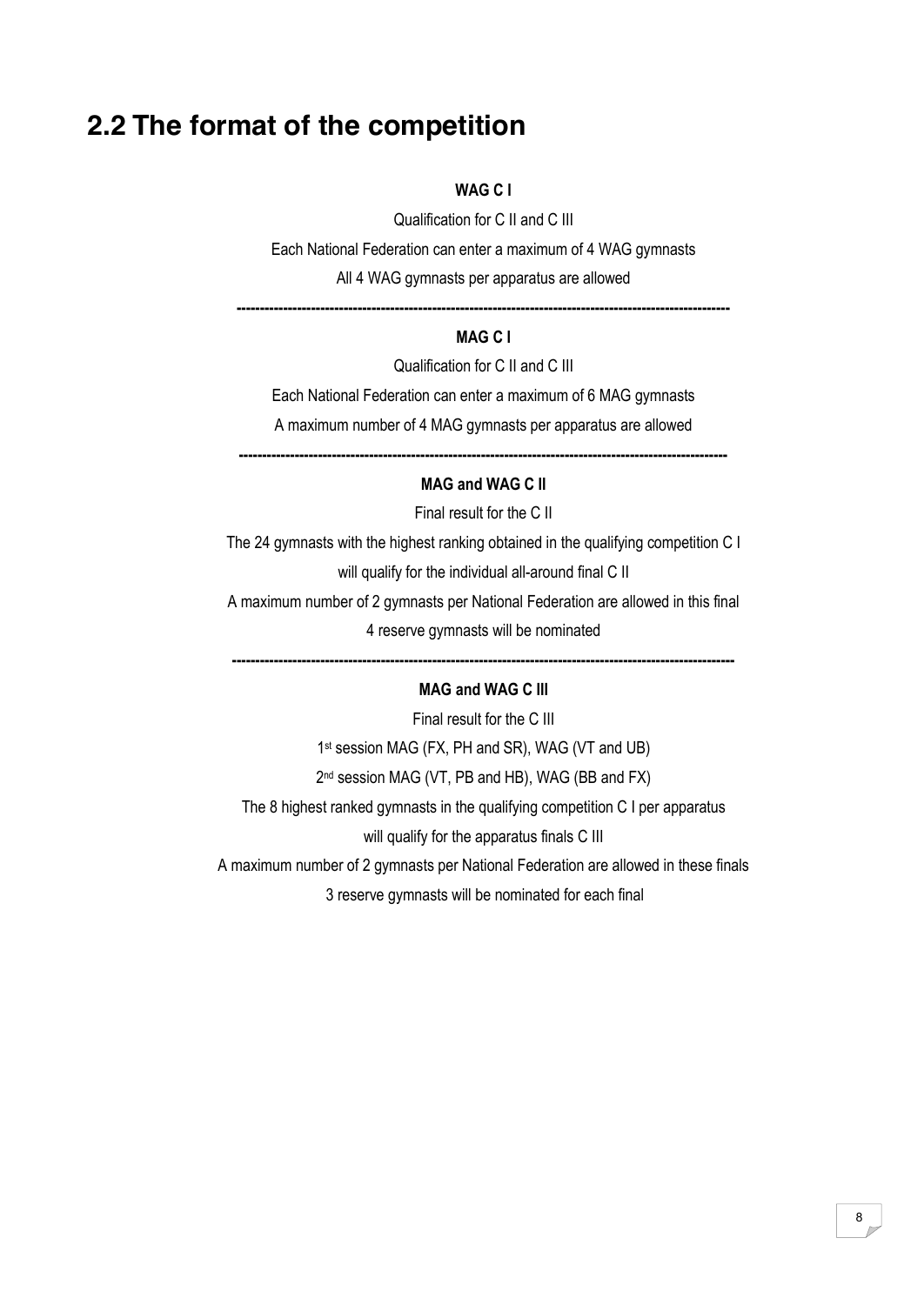#### <span id="page-8-0"></span>**2.2.1 The qualifying competition (C I)**

- The starting order of the competition is made according to the draw of lots carried out in Montpellier, on February 7<sup>th</sup> by the official representatives of the UEG and the O.C.
- If a National Federation reduces the number of participating gymnasts or apparatus after the definitive entries, the UEG/TCs have the right to modify the starting order in order to ensure the best possible running of the competition. The gymnasts of this federation will therefore compete with priority in the first subdivisions according to the competition schedule given to the NF at the drawing of lots.
- Gymnasts wishing to qualify for C II must compete in the same subdivision throughout the competition.
- If one gymnast is not competing on all apparatus, then he/she has the right to leave the competition area and warm-up in the warm-up hall.
- The starting order for C I is the following:

|                      | <b>NOR</b> | <b>TUR</b> | <b>ISL</b> | <b>AUT</b> |
|----------------------|------------|------------|------------|------------|
|                      | <b>NOR</b> | <b>TUR</b> | <b>ISL</b> | <b>AUT</b> |
|                      | <b>GBR</b> | <b>ESP</b> | <b>RUS</b> | <b>ITA</b> |
|                      | <b>GBR</b> | <b>ESP</b> | <b>RUS</b> | <b>ITA</b> |
| <b>SUBDIVISION1</b>  | <b>GER</b> | <b>LAT</b> | <b>MLT</b> | <b>DEN</b> |
|                      | <b>GER</b> | <b>LAT</b> | <b>MLT</b> | <b>DEN</b> |
|                      | <b>SWE</b> | <b>ISR</b> | <b>CRO</b> |            |
|                      | <b>SWE</b> | <b>ISR</b> | <b>CRO</b> |            |
|                      |            |            |            |            |
|                      |            |            |            |            |
|                      |            |            |            |            |
|                      | <b>SVK</b> | LTU        | <b>NOR</b> | <b>ITA</b> |
|                      | <b>UKR</b> | LTU        | <b>NOR</b> | <b>ITA</b> |
|                      | <b>UKR</b> | <b>IRL</b> | <b>FIN</b> | <b>FRA</b> |
|                      | <b>HUN</b> | <b>IRL</b> | <b>FIN</b> | <b>FRA</b> |
|                      | <b>HUN</b> | <b>SUI</b> | <b>BLR</b> | <b>NED</b> |
| <b>SUBDIVISION 2</b> | <b>GRE</b> | <b>SUI</b> | <b>BLR</b> | <b>NED</b> |
|                      | <b>GRE</b> | <b>AZE</b> | <b>BEL</b> | <b>ROU</b> |

#### **WAG Competition C I**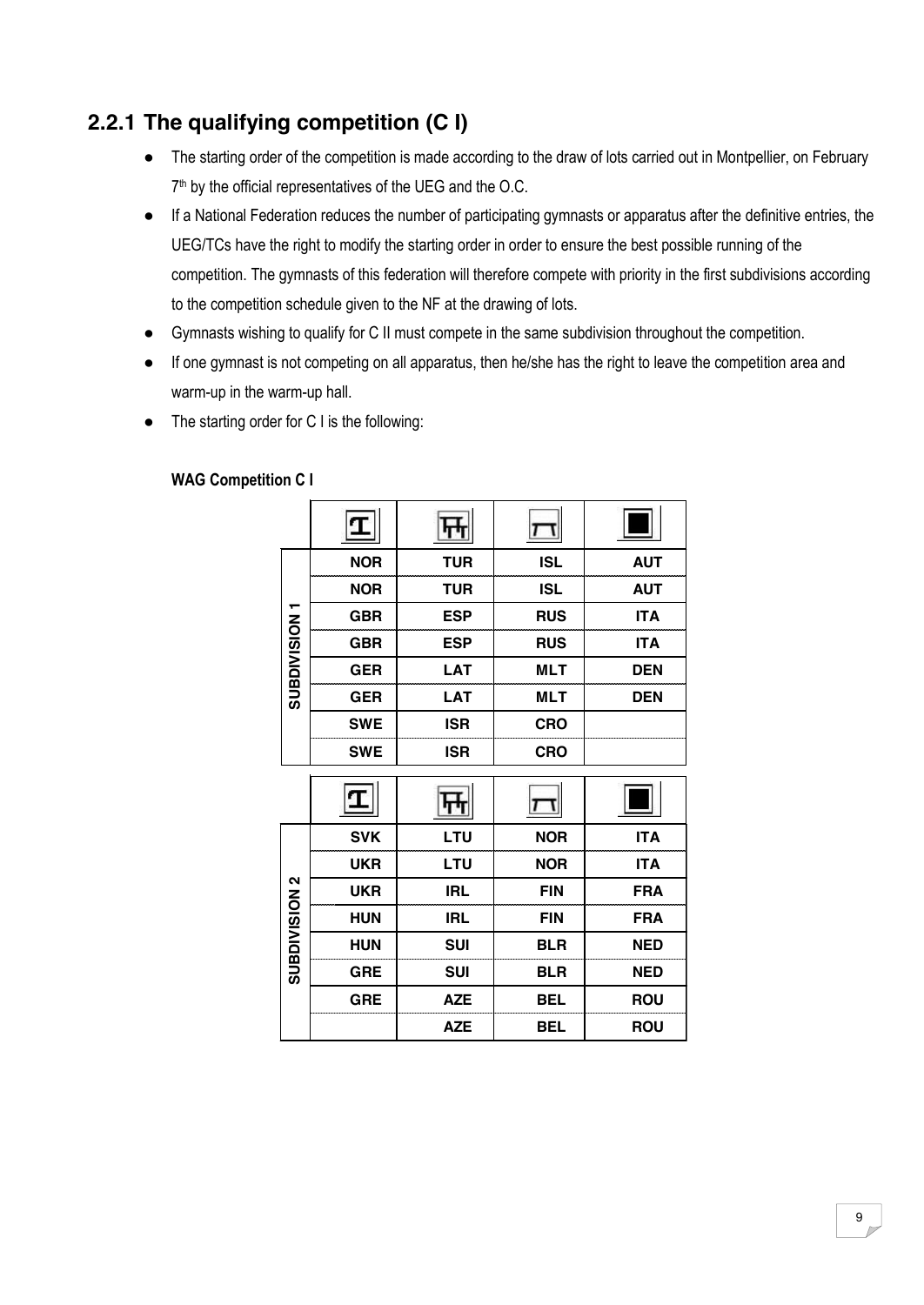|                      | <b>ESP</b> | <b>RUS</b> | <b>ARM</b> | <b>GEO</b> |
|----------------------|------------|------------|------------|------------|
|                      | <b>ESP</b> | <b>RUS</b> | <b>NED</b> | <b>CZE</b> |
| <b>SUBDIVISION 3</b> | <b>DEN</b> | <b>LAT</b> | <b>NED</b> | <b>CZE</b> |
|                      | <b>DEN</b> | <b>LAT</b> | <b>GBR</b> | <b>BEL</b> |
|                      | <b>CYP</b> | <b>FIN</b> | <b>GBR</b> | <b>BEL</b> |
|                      | <b>GRE</b> | <b>FIN</b> | <b>ISL</b> | <b>SUI</b> |
|                      | <b>GRE</b> | <b>IRL</b> | <b>ISL</b> | <b>SUI</b> |
|                      |            | <b>IRL</b> |            |            |
|                      |            |            |            |            |
|                      | T          |            |            |            |
|                      | <b>ISR</b> | <b>MLT</b> | <b>CRO</b> | <b>POR</b> |
|                      | <b>ISR</b> | <b>MLT</b> | <b>CRO</b> | <b>POR</b> |
|                      | <b>SLO</b> | HUN        | <b>AZE</b> | <b>SWE</b> |
|                      | <b>SLO</b> | <b>HUN</b> | <b>AZE</b> | <b>SWE</b> |
|                      | <b>BUL</b> | <b>FRA</b> | <b>GER</b> | <b>TUR</b> |
| <b>SUBDIVISION 4</b> | <b>BUL</b> | <b>FRA</b> | <b>GER</b> | <b>TUR</b> |
|                      | <b>BLR</b> | <b>AUT</b> | <b>ROU</b> | <b>POL</b> |

#### **MAG Competition C I**

| Subdivision 1 |            |            |             |            |                |            |
|---------------|------------|------------|-------------|------------|----------------|------------|
| Rotation 1    |            |            | <u> oo </u> | I          | $ \mathsf{m} $ | ∦∦         |
|               | <b>ITA</b> | <b>BUL</b> | LAT         | DEN        | <b>BEL</b>     | <b>CYP</b> |
|               | <b>ITA</b> | GEO        | LAT         | DEN        | <b>BEL</b>     | <b>CYP</b> |
|               | LTU        | <b>FRA</b> | ARM         | <b>POL</b> | <b>FIN</b>     | <b>IRL</b> |
|               | LTU        | <b>FRA</b> | ARM         | <b>POL</b> | <b>FIN</b>     | <b>IRL</b> |
|               | <b>GRE</b> | <b>RUS</b> | CRO         | <b>NOR</b> | <b>BLR</b>     | <b>TUR</b> |
|               | <b>GRE</b> | <b>RUS</b> | <b>CRO</b>  | <b>NOR</b> | <b>BLR</b>     | <b>TUR</b> |
|               | <b>GBR</b> | <b>NED</b> | <b>SUI</b>  | <b>ROU</b> | <b>GER</b>     |            |
|               | <b>GBR</b> | <b>NED</b> | <b>SUI</b>  | <b>ROU</b> | <b>GER</b>     |            |
| Subdivision 2 |            |            |             |            |                |            |
| Rotation 1    |            | Ħ          | <u> 99</u>  | I          | ∣†न            | MА         |
|               | LAT        | LUX        | <b>GEO</b>  | DEN        | <b>TUR</b>     | ARM        |
|               | LAT        | <b>MON</b> | <b>GEO</b>  | DEN        | <b>TUR</b>     | <b>ARM</b> |
|               | LTU        | <b>RUS</b> | <b>FIN</b>  | IT A       | <b>SVK</b>     | <b>BLR</b> |
|               | LTU        | <b>RUS</b> | <b>FIN</b>  | <b>ITA</b> | <b>SVK</b>     | <b>BLR</b> |
|               | <b>GRE</b> | <b>ISL</b> | <b>ISR</b>  | <b>SLO</b> | <b>POR</b>     | CZE        |
|               | <b>GRE</b> | <b>ISL</b> | <b>ISR</b>  | <b>SLO</b> | <b>POR</b>     | CZE        |
|               | AUT        | <b>SWE</b> | <b>HUN</b>  | <b>ESP</b> | <b>AZE</b>     | <b>UKR</b> |
|               | AUT        | <b>SWE</b> | <b>HUN</b>  | <b>ESP</b> | <b>AZE</b>     | <b>UKR</b> |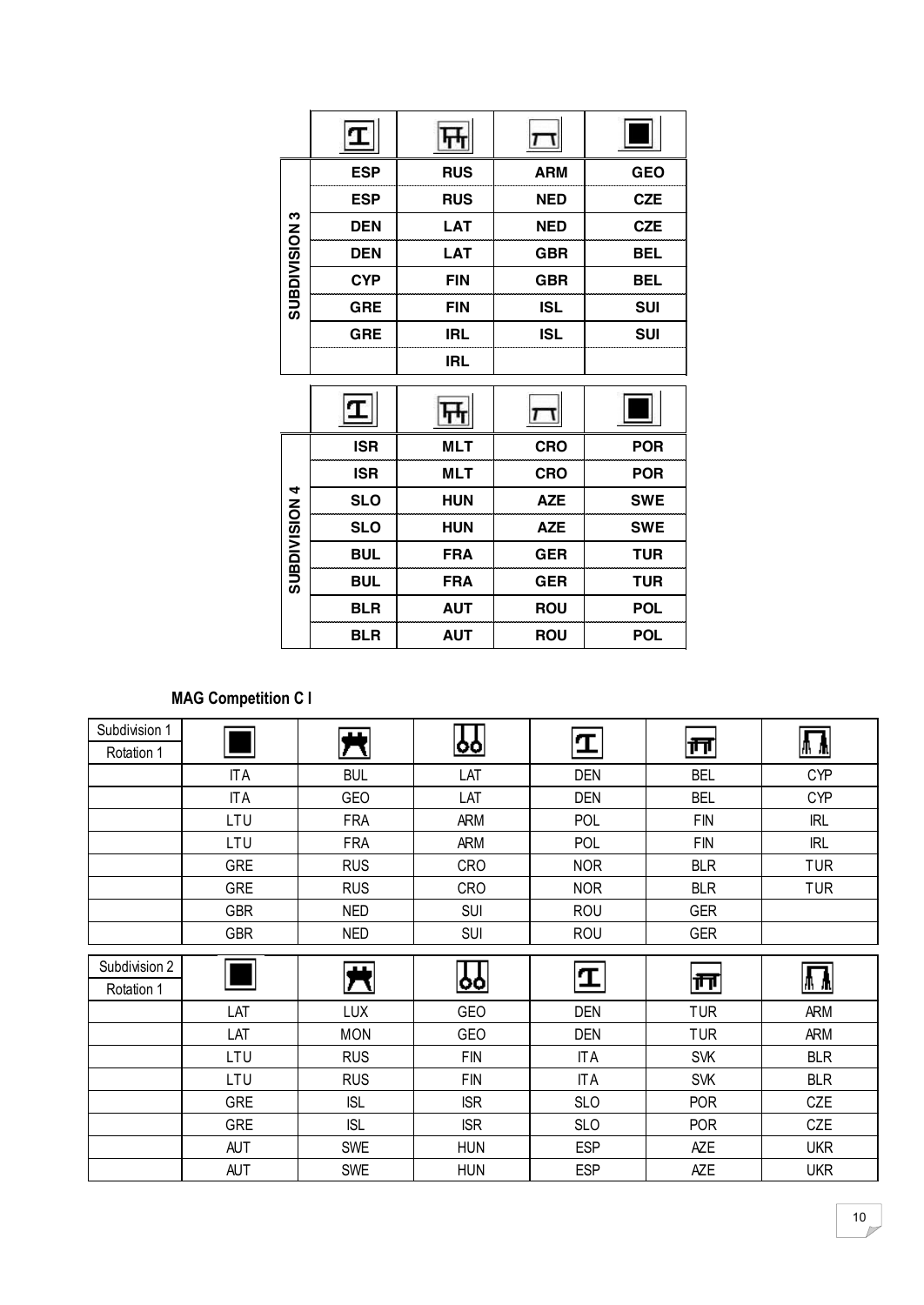| Subdivision 3<br>Rotation 1 |            | ட          | оo         |            | ∣π⊺        | Æ          |
|-----------------------------|------------|------------|------------|------------|------------|------------|
|                             | <b>NOR</b> | <b>CRO</b> | <b>ISR</b> | <b>BUL</b> | <b>HUN</b> | POL        |
|                             | <b>NOR</b> | <b>CRO</b> | <b>ISR</b> | <b>BUL</b> | <b>HUN</b> | POL        |
|                             | <b>NED</b> | <b>ISL</b> | <b>BEL</b> | <b>POR</b> | <b>AZE</b> | <b>AUT</b> |
|                             | <b>NED</b> | <b>ISL</b> | <b>BEL</b> | <b>POR</b> | <b>AZE</b> | <b>AUT</b> |
|                             | CZE        | <b>SUI</b> | GER        | <b>CYP</b> | <b>FRA</b> | <b>GBR</b> |
|                             | CZE        | <b>SUI</b> | <b>GER</b> | <b>CYP</b> | <b>FRA</b> | <b>GBR</b> |
|                             | <b>ESP</b> | <b>UKR</b> | <b>IRL</b> | <b>SWE</b> | <b>SLO</b> | ROU        |
|                             | <b>ESP</b> | UKR        | <b>IRL</b> | <b>SWE</b> | <b>SLO</b> | <b>ROU</b> |

#### <span id="page-10-0"></span>**2.2.2 The all-around final (C II)**

According to the draw carried out in Montpellier on February 7<sup>th</sup> by the official representatives of the UEG and the O.C., the starting order of competition C II will be as follows (the number is corresponding with the rank after C I)

| Starting |    | ட              |                   |          | $\overline{\phantom{0}}$ |    |
|----------|----|----------------|-------------------|----------|--------------------------|----|
| order    |    |                |                   |          |                          | 'М |
|          |    |                |                   | 24       |                          |    |
|          |    | $\overline{A}$ |                   | 18       |                          |    |
|          |    |                | $^{\circ}$<br>∠ । | 19       |                          |    |
|          | 15 | 10             | 16                |          |                          |    |
|          | េ  | 13             |                   | 20       |                          |    |
|          | 14 | 22             |                   | າາ<br>∠ب |                          |    |

#### **MAG competition C II**

#### **WAG competition C II**

|            | 7  | 5  | 6           | 14 |
|------------|----|----|-------------|----|
|            | 11 | 15 | 10          | 13 |
| Ranking C1 | 12 | 17 | 23          | 9  |
|            | 22 | 21 | $\mathbf 2$ | 20 |
|            | 4  | 3  | 18          | 8  |
|            | 24 |    | 16          | 19 |

- In case of a tie at any position at the end of the competition, the tie breaking rules set out in FIG/TR will apply.
- If a qualified gymnast is prevented from taking part in the competition C II, then the next gymnast from that federation can replace him/her, provided that his/her result is better than that of the first reserve. The reserve will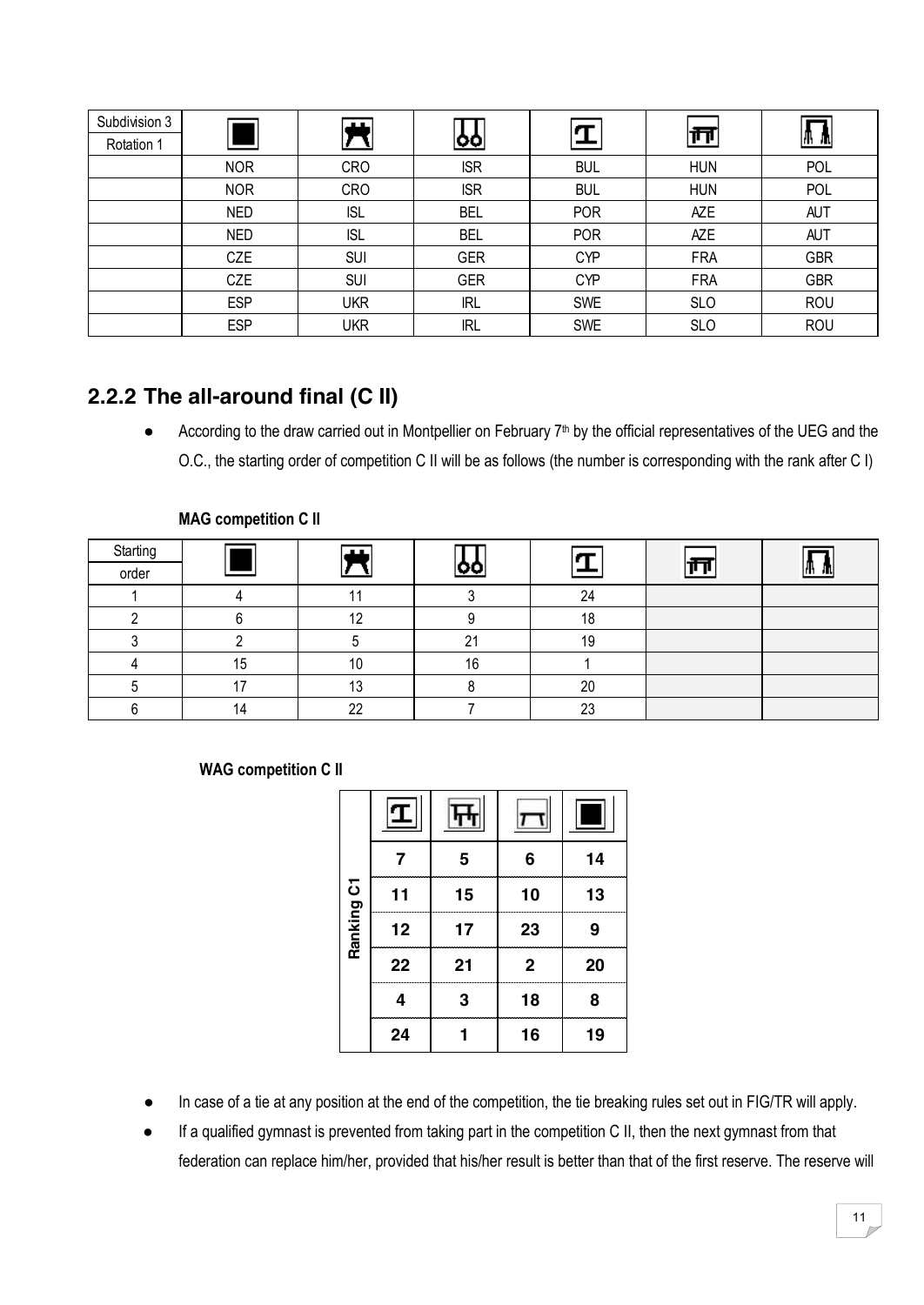take the starting position of the gymnast they replace.

- Withdrawals/replacements of gymnasts for medical reasons will be accepted within a limit of 30 minutes prior to the competition, provided that the above mentioned conditions are met. They are to be submitted to:
	- o For the WAG competition to Mrs. Satu MURTONEN, the UEG WAG Technical Delegate
	- o For the MAG competition to Mr. Tom THINGVOLD, the UEG MAG Technical Delegate

#### <span id="page-11-0"></span>**2.2.3 The apparatus finals (C III)**

The apparatus finals will take place in two sessions

on Saturday



on Sunday

| 14h30-15h25           | 15h25-16h00 | 16h00-16h50    |  |  |  |  |
|-----------------------|-------------|----------------|--|--|--|--|
| <b>MAG</b>            | <b>MAG</b>  | <b>MAG</b>     |  |  |  |  |
| alternate with        |             | alternate with |  |  |  |  |
| <b>WAG</b>            |             | <b>WAG</b>     |  |  |  |  |
| 16h50 Award ceremony  |             |                |  |  |  |  |
| VT, BB and PB, FX, HB |             |                |  |  |  |  |
|                       |             |                |  |  |  |  |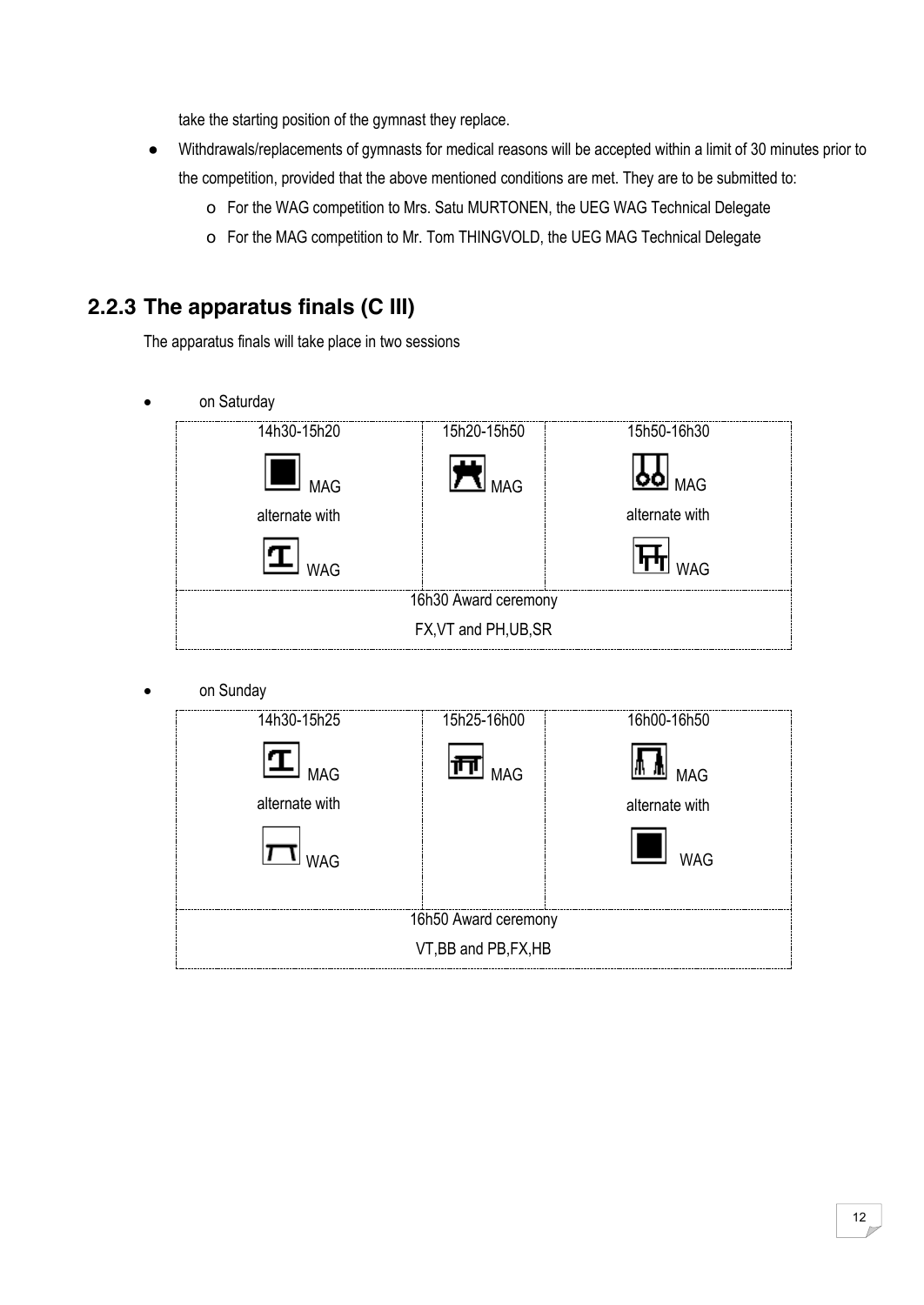The starting order for the apparatus finals according to the draw carried out in Montpellier, on February 7<sup>th</sup>

|                             |                         |                             | $\mathbf{I}$     |                         |                              |
|-----------------------------|-------------------------|-----------------------------|------------------|-------------------------|------------------------------|
| CI                          | $\mathsf C$ lll         | CI                          | $\mathsf C$ lll  | CI                      | $\mathsf C$ lll<br><u>oo</u> |
| Rank                        | Order                   | Rank                        | Order            | Rank                    | Order                        |
| $\mathbf{1}$                | $\bf 8$                 | 1                           | 1                | 1                       | $\sqrt{5}$                   |
| $\overline{2}$              | $\mathfrak{Z}$          | $\overline{2}$              | $\sqrt{2}$       | $\overline{2}$          | $\sqrt{4}$                   |
| $\mathfrak{Z}$              | $\mathbf{1}$            | 3                           | $\overline{7}$   | 3                       | $\overline{7}$               |
| $\pmb{4}$                   | $\boldsymbol{6}$        | $\overline{4}$              | 5                | $\overline{\mathbf{4}}$ | 1                            |
| 5                           | $\pmb{4}$               | $\mathbf 5$                 | $\mathfrak{z}$   | 5                       | $\bf 8$                      |
| 6                           | $\overline{2}$          | 6                           | 4                | 6                       | $\overline{2}$               |
| $\overline{7}$              | $\overline{5}$          | $\overline{7}$              | 8                | $\overline{7}$          | 3                            |
| $\bf 8$                     | $\overline{7}$          | $\bf 8$                     | $\boldsymbol{6}$ | $\bf 8$                 | $\boldsymbol{6}$             |
|                             |                         |                             |                  |                         |                              |
|                             |                         |                             |                  |                         |                              |
|                             |                         |                             |                  |                         |                              |
| I<br>$\mathsf{C}\mathsf{I}$ | $\mathsf C$ lll         | 巨<br>$\mathsf{C}\mathsf{I}$ | $\mathsf C$ lll  | <u> a v</u><br>CI       | $\mathsf C$ lll              |
| Rank                        | Order                   | Rank                        | Order            | Rank                    | Order                        |
| 1                           | $\mathbf{3}$            | 1                           | $\overline{5}$   | 1                       | $\boldsymbol{6}$             |
| $\boldsymbol{2}$            | $\mathbf 5$             | $\mathbf{2}$                | $\sqrt{2}$       | $\overline{2}$          | $\sqrt{4}$                   |
| $\overline{3}$              | $\overline{7}$          | 3                           | 6                | 3                       | $\mathfrak{Z}$               |
| $\overline{4}$              | $\,6\,$                 | $\overline{\mathbf{4}}$     | $\bf 8$          | $\overline{4}$          | $\overline{5}$               |
| $\sqrt{5}$                  | $\sqrt{2}$              | 5                           | $\mathfrak{Z}$   | 5                       | $\sqrt{2}$                   |
| 6                           | $\overline{\mathbf{4}}$ | 6                           | $\overline{7}$   | 6                       | 8                            |
| $\overline{7}$              | 8                       | $\overline{7}$              | $\pmb{4}$        | $\overline{7}$          | $\overline{7}$               |

#### **MAG competition C III**

- If a gymnast competes in two successive apparatus finals, the MTC will adjust the starting order, if needed, so that the gymnast has the chance to return to the warm up gym.
- There must be a minimum of 6 gymnasts competing between the two starts of this gymnast.
- If a gymnast is qualified for the finals on FX and PH, the MTC will adjust the starting order as follows:

| C III<br>order | CIII<br>order |
|----------------|---------------|
| Gymn A         | <b>Gymn H</b> |
| Gymn B         | Gymn I        |
| Gymn C         | Gymn J        |
| Gymn D         | Gymn K        |
| Gymn E         | Gymn L        |
| Gymn F         | Gymn M        |
| Gymn G         | Gymn N        |
| <b>Gymn H</b>  | Gymn O        |

|                | $\overline{\bm{\pi}}$ | ۰                | 茓                    |
|----------------|-----------------------|------------------|----------------------|
| C III<br>order | <b>CIII</b><br>order  | $C$ III<br>order | <b>CIII</b><br>order |
| Gymn A         | <b>Gymn H</b>         | Gymn A           | Gymn I               |
| Gymn B         | Gymn I                | Gymn B           | Gymn J               |
| Gymn C         | Gymn J                | Gymn C           | Gymn K               |
| Gymn D         | Gymn K                | Gymn D           | Gymn L               |
| Gymn E         | Gymn L                | Gymn E           | Gymn M               |
| Gymn F         | Gymn M                | Gymn F           | Gymn N               |
| Gymn G         | Gymn N                | Gymn G           | <b>Gymn H</b>        |
| Gymn H         | Gymn O                | <b>Gymn H</b>    | Gymn O               |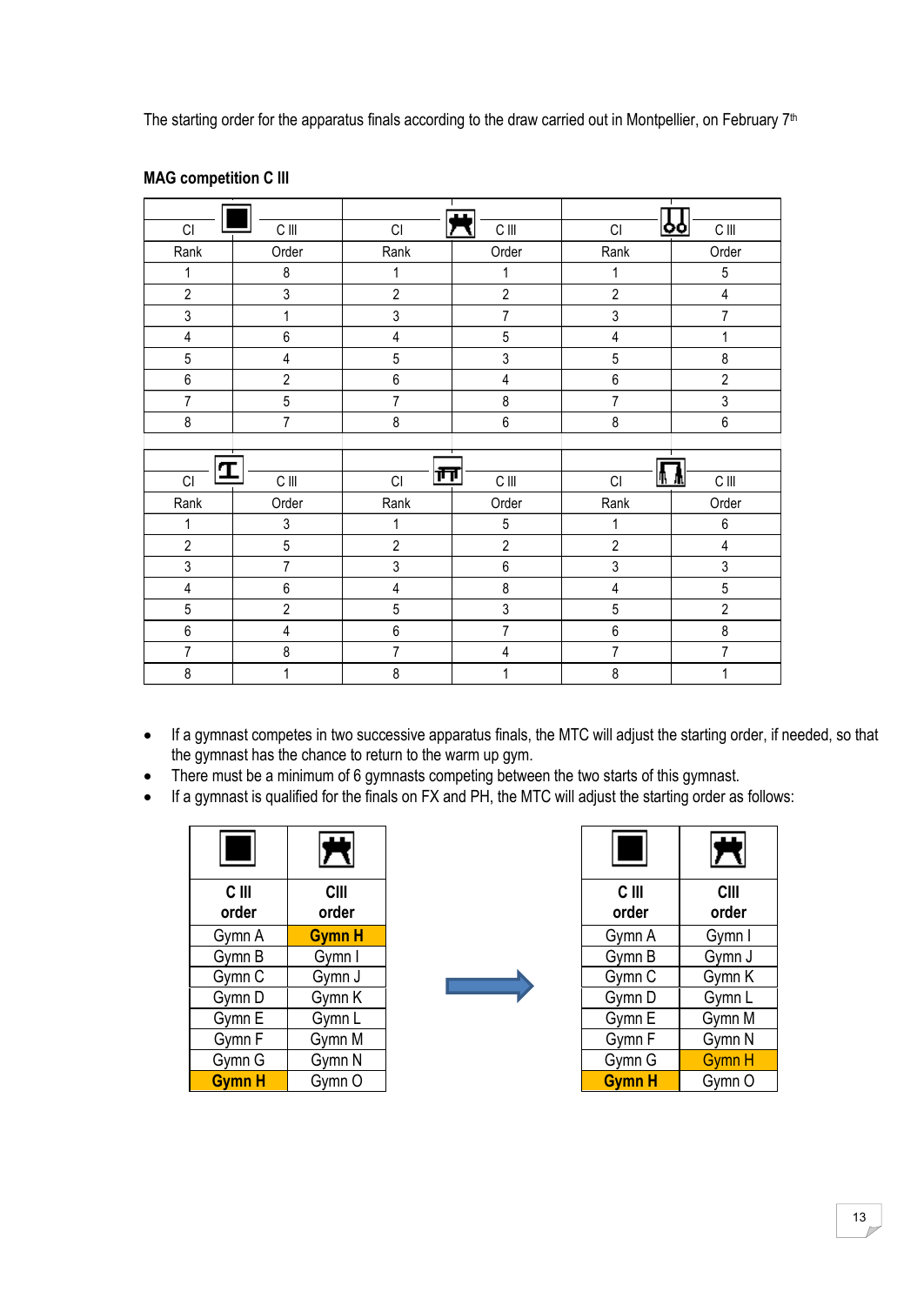#### **WAG competition C III**

| Rank<br>C I             | $C$ III<br>Order | Rank<br>C I             | <b>C</b> III<br>Order | Rank<br>C I    | <b>C</b> III<br>Order | Rank<br>C I    | $C$ III<br>Order |
|-------------------------|------------------|-------------------------|-----------------------|----------------|-----------------------|----------------|------------------|
| $\mathbf{1}$            | 6                | $\mathbf{1}$            | 7                     | $\mathbf{1}$   | $\overline{2}$        | 1              | 4                |
| $\overline{2}$          | 8                | $\overline{\mathbf{c}}$ | 6                     | $\overline{2}$ | 6                     | $\overline{2}$ | 8                |
| 3                       | 4                | 3                       |                       | 3              | 7                     | 3              | 6                |
| $\overline{\mathbf{4}}$ | 5                | 4                       | 3                     | $\overline{4}$ | 3                     | $\overline{4}$ | $\overline{2}$   |
| 5                       | $\overline{2}$   | 5                       | 5                     | 5              | 4                     | 5              | 1                |
| 6                       | 7                | 6                       | 8                     | 6              | 5                     | 6              | 3                |
| $\overline{7}$          | 3                | $\overline{7}$          | 4                     | $\overline{7}$ | 8                     | $\overline{7}$ | 7                |
| 8                       | 1                | 8                       | $\overline{2}$        | 8              | 1                     | 8              | 5                |

- In case of a tie at any places in competition I, the tie breaking rules set out in FIG/TR will apply.
- If a qualified gymnast is prevented from taking part in the competition C III, then he/she can be replaced by the next gymnast from his/her federation, on the condition that his/her result is better than that of the first reserve. The reserve will take over the starting position of the gymnast he/she replaces.
- Withdraws/replacements of gymnasts will be accepted within a limit of 30 minutes prior to the competition of the concerned apparatus final, provided that above mentioned conditions are met. They are to be submitted to
	- o Mrs. Satu MURTONEN, the UEG WAG Technical Delegate for the WAG competition
	- o Mr. Tom THINGVOLD, the UEG MAG Technical Delegate for the MAG competition
- The general warm-up will take place in the warm-up hall. After the general warm-up the gymnasts will have the possibility to train on the podium in the competition hall before the apparatus finals, on Saturday and on Sunday.
- If more than 8 gymnasts are qualified in one apparatus final, another draw of lots will take place, according to the number of qualified gymnasts.

#### <span id="page-13-0"></span>**2.3 Access to the competition area**

The competition area is accessible to members of the various juries, competing gymnasts and their accredited coaches, to local group leaders, to the auxiliary personnel of the Jury, to the President of the UEG Medical Commission, to the official doctor, to the team doctors, medical staff and to persons concerned with the apparatus. A team medical person is permitted to accompany the gymnasts and coaches during all Competitions. Interpreters may not enter the competition area without the permission of the President of the UEG MTC/WTC. The competition area is strictly forbidden to all other persons.

According to the UEG/TR the use of any kind of electronic devices (video, mobile phones, etc.) is strictly forbidden in the competition area.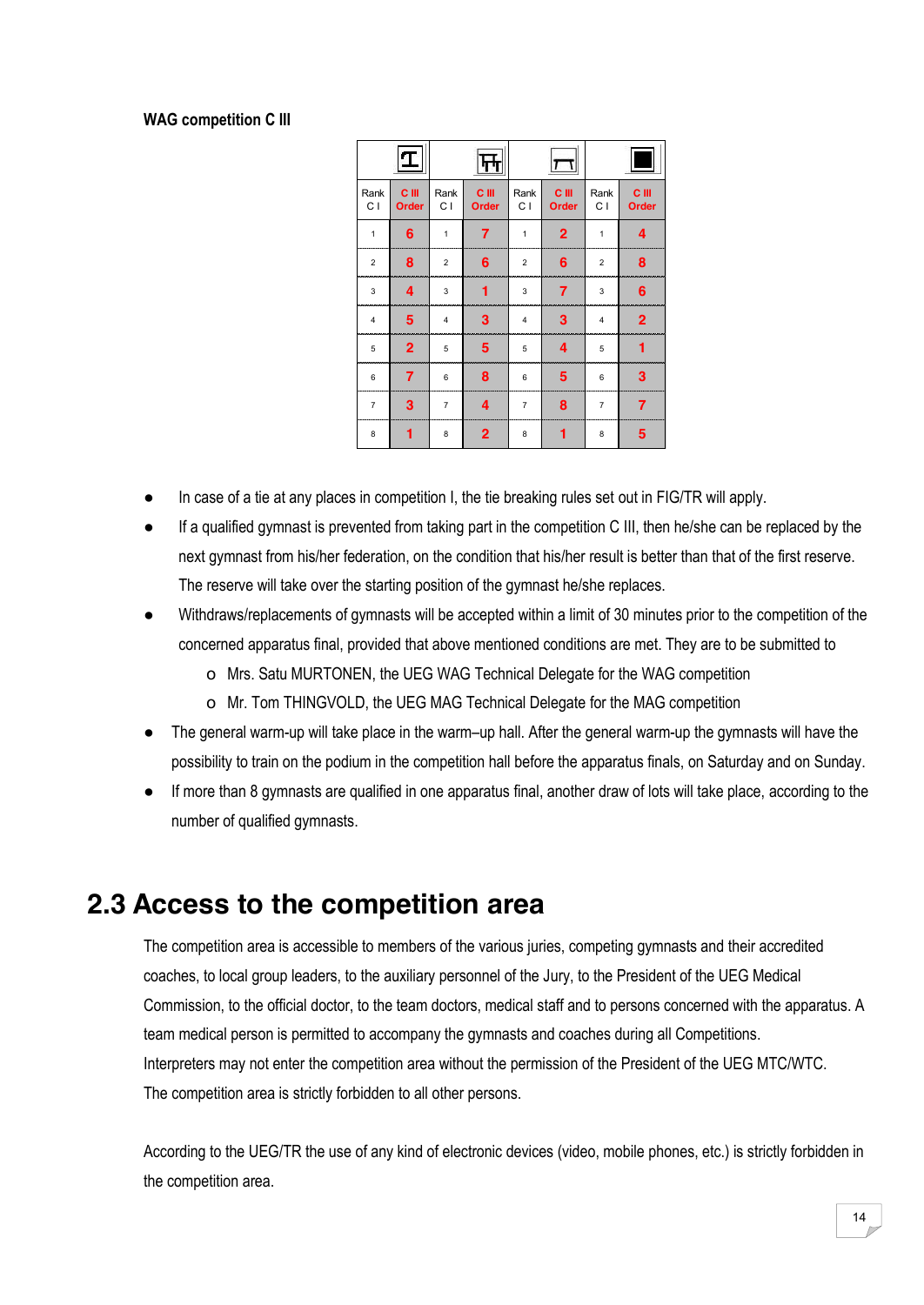If a gymnast does not compete on several apparatus in a row in C I, he/she is authorized to go back to the warm-up hall during a rotation(s). He/she will join his/her group during another rotation.

Concerning the presence of the coaches and medical team on the podium the following provisions will apply:

- For competition C I, C II and CIII 1 coach per gymnast is allowed
- For all competitions, 1 team medical person per National Federation is allowed

## <span id="page-14-0"></span>**2.4 The award ceremonies**

The ceremonies take place immediately after the competition in the competition venue

- For competition C II WAG
- For competition C II MAG
- For competition C III MAG and WAG

The ceremonies in the competition venue will be organized as follows

- For C II MAG and WAG  $-8$  gymnasts on the podium
- For C III MAG and WAG  $-$  3 gymnasts on the podium

## <span id="page-14-1"></span>**2.5 The apparatus supplier**

The apparatus supplier of this edition of the European Championships is "Gymnova". The colour of the floor is cream.

## <span id="page-14-2"></span>**2.6 The scoring and distribution of results**

After each competition the secretary of the competition will provide through the delegation boxes the following information

- List of all-around ranking MAG and WAG after C I
- List of apparatus ranking MAG and WAG after C I
- List of qualified gymnasts for C II MAG and WAG and the 4 reserves
- List of qualified gymnasts for CIII MAG and WAG and the 3 reserves
- List of the all-around ranking MAG and WAG after C II
- List of apparatus ranking MAG and WAG after C III

At the end of the competition all delegations will be provided with a complete set of results including the judges' individual scores for all competitions.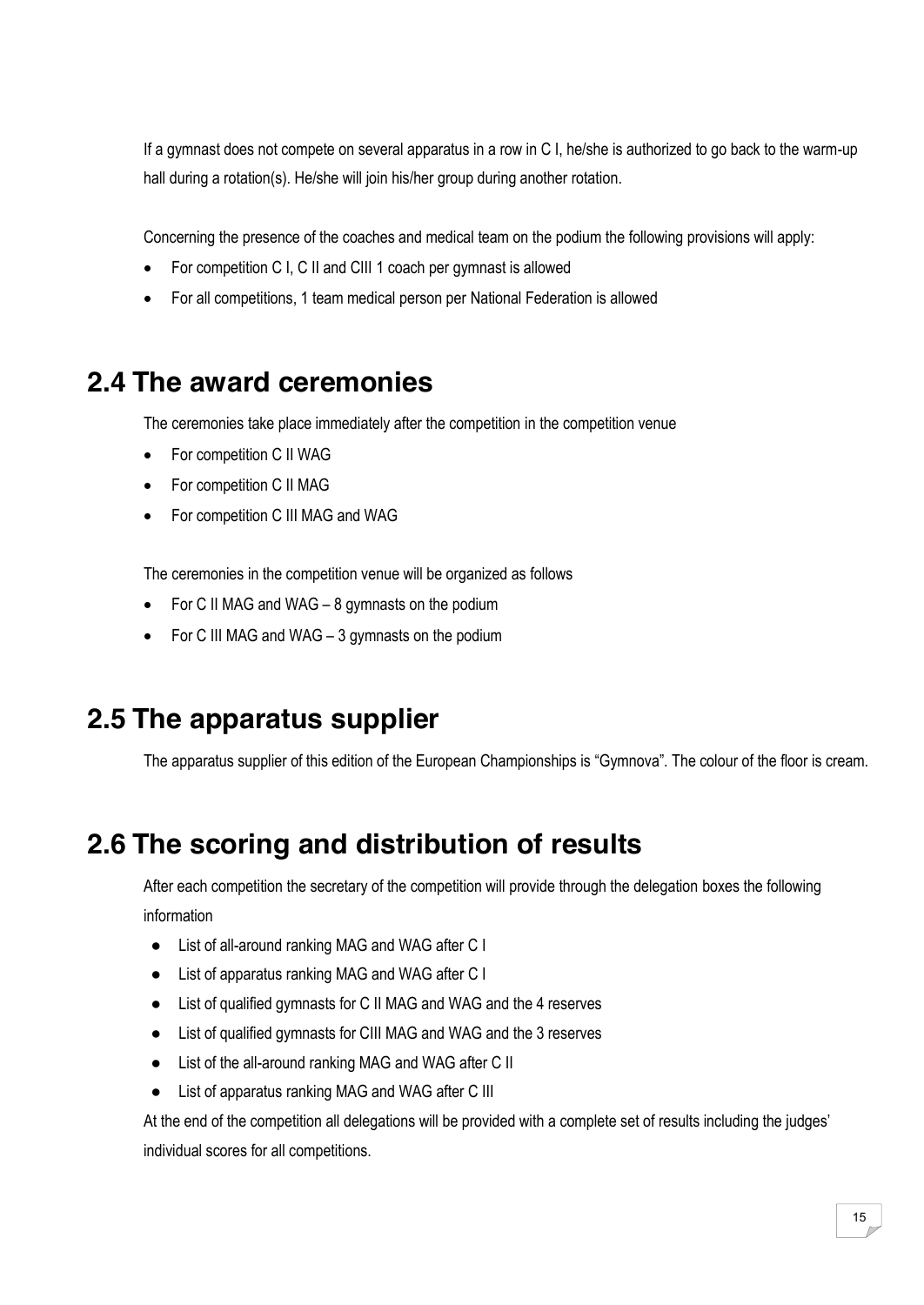## <span id="page-15-0"></span>**2.7 The orientation meeting**

The presence of the participating National Federations to the orientation meeting is mandatory. A maximum of 3 members per delegation is recommended, including the Head of Delegation. Unjustified failure to attend will result in a sanction against the federation of Euro 1.000.

#### <span id="page-15-1"></span>**2.8 The competition numbers**

The competitions numbers (bib numbers) will be provided to the heads of delegations, by the O.C. at the end of the Orientation Meeting. The numbers are to be firmly attached to the competition attire throughout the whole competition.

#### <span id="page-15-2"></span>**2.9 The written exercises / WAG only**

It would be appreciated if National Federations would submit the gymnasts' exercises in symbols notation at the podium training at the very latest.

## <span id="page-15-3"></span>**2.10The new elements**

Please submit the new elements as follows

- For the WAG 24 hours before the podium training to the President of the WAG Superior Jury, Mrs. Yvette BRASIER
- For the MAG 24 hours before the podium training to the President of the MAG Superior Jury, Mr. Jacob **WISCHNIA**

#### <span id="page-15-4"></span>**2.11The doping control**

Any doping is prohibited. A doping control can be requested at any time. Doping control will be made as per the Doping Control Regulations of the FIG and WADA.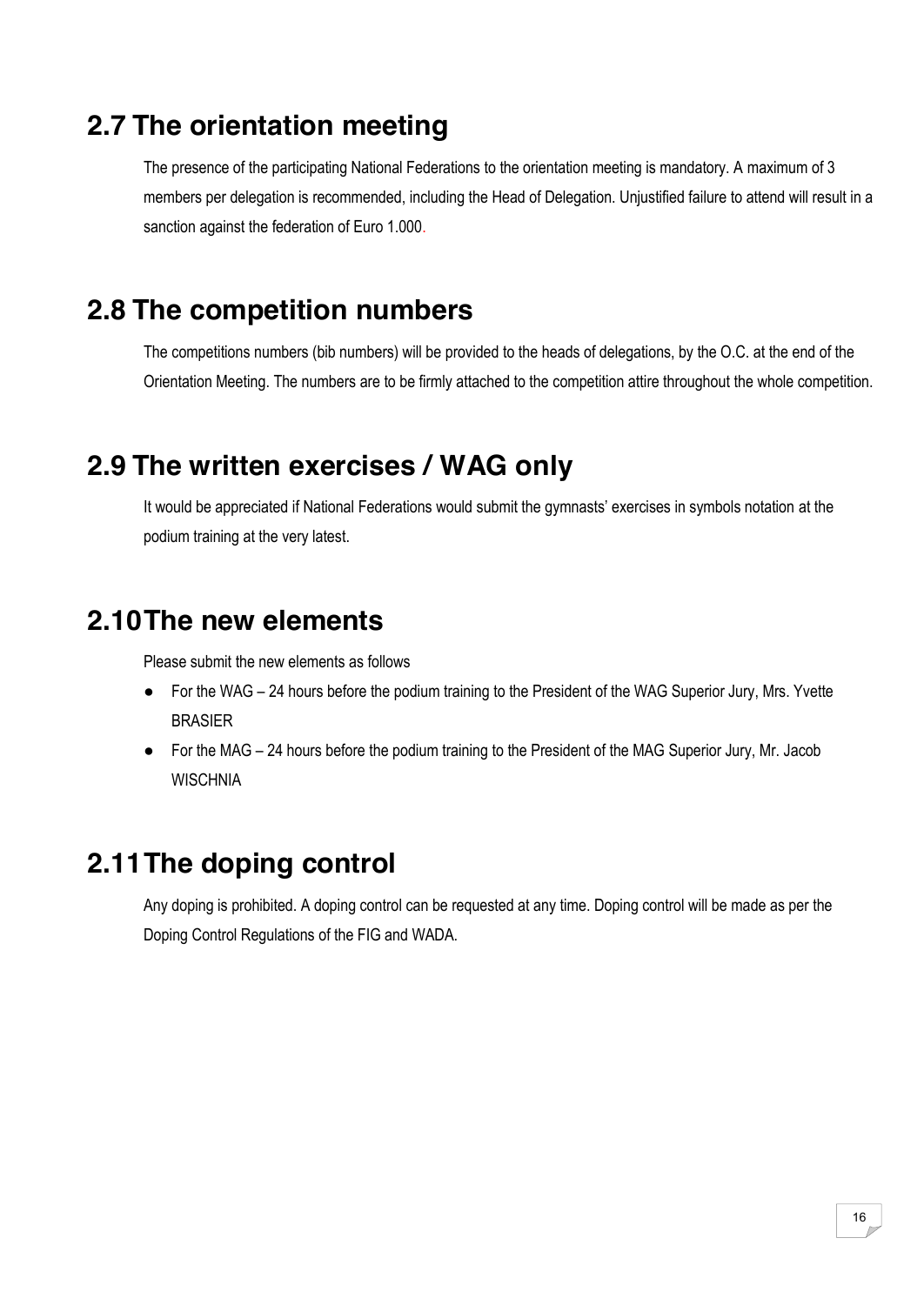# <span id="page-16-0"></span>**3 THE JURY**

# <span id="page-16-1"></span>**3.1 The Jury of Appeal**

The Jury of Appeal is composed of 2 members of the UEG Executive Committee (one of them acting as President) and a member of the O.C. who was not involved in the decision of the Superior Jury and in the judging process on the concerned apparatus.

## <span id="page-16-2"></span>**3.2 The Superior Jury**

For the MAG competition

- Mr. Jacob WISCHNIA, President UEG/MTC
- Mr. Andrew TOMBS, Responsible of the judges UEG/MTC
- Mr. Tom THINGVOLD, Technical Delegate UEG/MTC

For the WAG competition

- Mrs. Yvette BRASIER, President UEG/WTC
- Mrs. Anca MIHAILESCU-GRIGORAS, Responsible of the judges UEG/WTC

**-----------------------------------------------------------------------------------------------------------------------------------**

● Mrs. Satu MURTONEN, Technical Delegate UEG/WTC

## <span id="page-16-3"></span>**3.3 The Apparatus Jury**

#### <span id="page-16-4"></span>**3.3.1 The D-jury**

- The D1 judges were nominated by the UEG/TC's; the D2 judges were drawn in Montpellier on February 7<sup>th</sup> by the UEG/TC´s after the definitive inscriptions of the National Federations, according with the category of the judges.
- The D1 and D2 judges will remain the same throughout the competition.
- The D panels are as follows: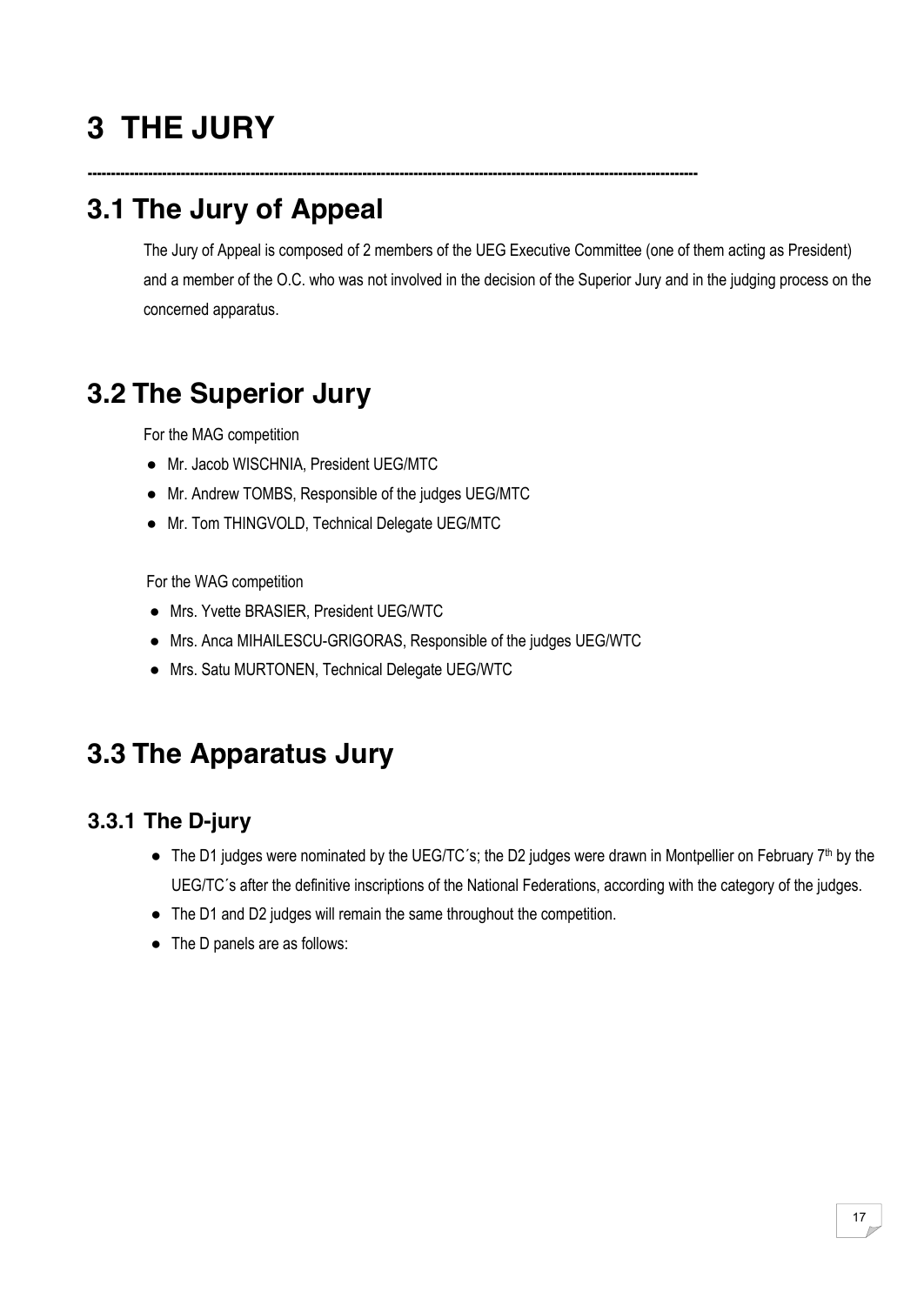| <b>MAG</b><br>competition   |                    |                |                 | I                  | 帀               |                 |  |
|-----------------------------|--------------------|----------------|-----------------|--------------------|-----------------|-----------------|--|
| Supervisors                 | Mario              | Dmitry         | <b>Nikolaos</b> | Jorgen Collet      | Andreas         | James           |  |
|                             | <b>VUKOJA</b>      | <b>ANDREEV</b> | <b>PROVIAS</b>  | <b>SKAR</b>        | <b>STRUPLER</b> | <b>MAY</b>      |  |
|                             | <b>UEG</b>         | <b>UEG</b>     | <b>UEG</b>      | <b>NOR</b>         | <b>UEG</b>      | <b>GBR</b>      |  |
|                             | Diego              | Alvaro         | Andrei          | Topi               | Pablo           | Lubos           |  |
|                             | <b>LAZZARICH</b>   | <b>SOUSA</b>   | <b>FEDERAU</b>  | <b>TASKINEN</b>    | <b>CARRILES</b> | <b>RUPCIK</b>   |  |
| D1 judge                    | <b>ITA</b>         | <b>POR</b>     | <b>BLR</b>      | <b>FIN</b><br>Enes | <b>ESP</b>      | <b>SVK</b>      |  |
| D <sub>2</sub> judge        | José Eduardo       | llan           | Igor            | <b>HODZIC</b>      | Pascal          | Piotr           |  |
|                             | <b>FERREIRINHA</b> | <b>GAZIT</b>   | <b>MALTSEV</b>  | <b>LEDERER</b>     | <b>MERIEUX</b>  | <b>KULBICKI</b> |  |
|                             | <b>POR</b>         | <b>ISR</b>     | <b>RUS</b>      | <b>SLO</b>         | <b>FRA</b>      | POL             |  |
| Reserve Hakob SEROBYAN, ARM |                    |                |                 |                    |                 |                 |  |

| <b>WAG</b><br>competition                           |                                                |                                |                      |                  |  |  |  |
|-----------------------------------------------------|------------------------------------------------|--------------------------------|----------------------|------------------|--|--|--|
|                                                     | Christine                                      | Orna                           | Sabrina              | Hana             |  |  |  |
| Supervisors                                         | <b>FRAUENKNECHT</b>                            | <b>SHAI</b>                    | <b>KLAESBERG</b>     | <b>LISKAROVA</b> |  |  |  |
|                                                     | UEG                                            | <b>UEG</b>                     | <b>UEG</b>           | <b>UEG</b>       |  |  |  |
|                                                     | Anne Torill                                    | Marja                          | Mairead              | Johanna          |  |  |  |
| D1 judge                                            | <b>NORDLI</b>                                  | O'CALLAGHAN<br><b>RAISANEN</b> |                      | <b>GRATT</b>     |  |  |  |
|                                                     | <b>NOR</b>                                     | <b>FIN</b>                     | IRL                  | <b>AUT</b>       |  |  |  |
|                                                     | Nadezda                                        | Gabriela                       | <b>Berglind</b>      | Sara             |  |  |  |
| D <sub>2</sub> judge                                | <b>SEILE</b>                                   | <b>ROBU</b>                    | <b>PETTURSDOTTIR</b> | <b>RUMBUTIS</b>  |  |  |  |
|                                                     | LAT                                            | <b>ROU</b>                     | ISL                  | <b>SWE</b>       |  |  |  |
| 1st D1 Reserve Dora CORTIGIANI, ITA                 |                                                |                                |                      |                  |  |  |  |
|                                                     | 2 <sup>nd</sup> D1 Reserve, Pauline SMITH, GBR |                                |                      |                  |  |  |  |
| 1 <sup>st</sup> D2 Reserve, Oksana OMELIANCHYK, UKR |                                                |                                |                      |                  |  |  |  |

#### <span id="page-17-0"></span>**3.3.2 The E and R jury**

- The E judges will be decided by the drawing of lots on site
- The R judges were decided by the drawing of lots in Montpellier on February 7<sup>th</sup>. In all competitions (CI, CII and CIII) the R judges remain at the same apparatus. In CIII they can be changed (decision of the TCs).
- For competition C III, only judges from federations without qualified gymnasts (including the first reserve) are allowed to judge in the E-jury panel at the concerned apparatus.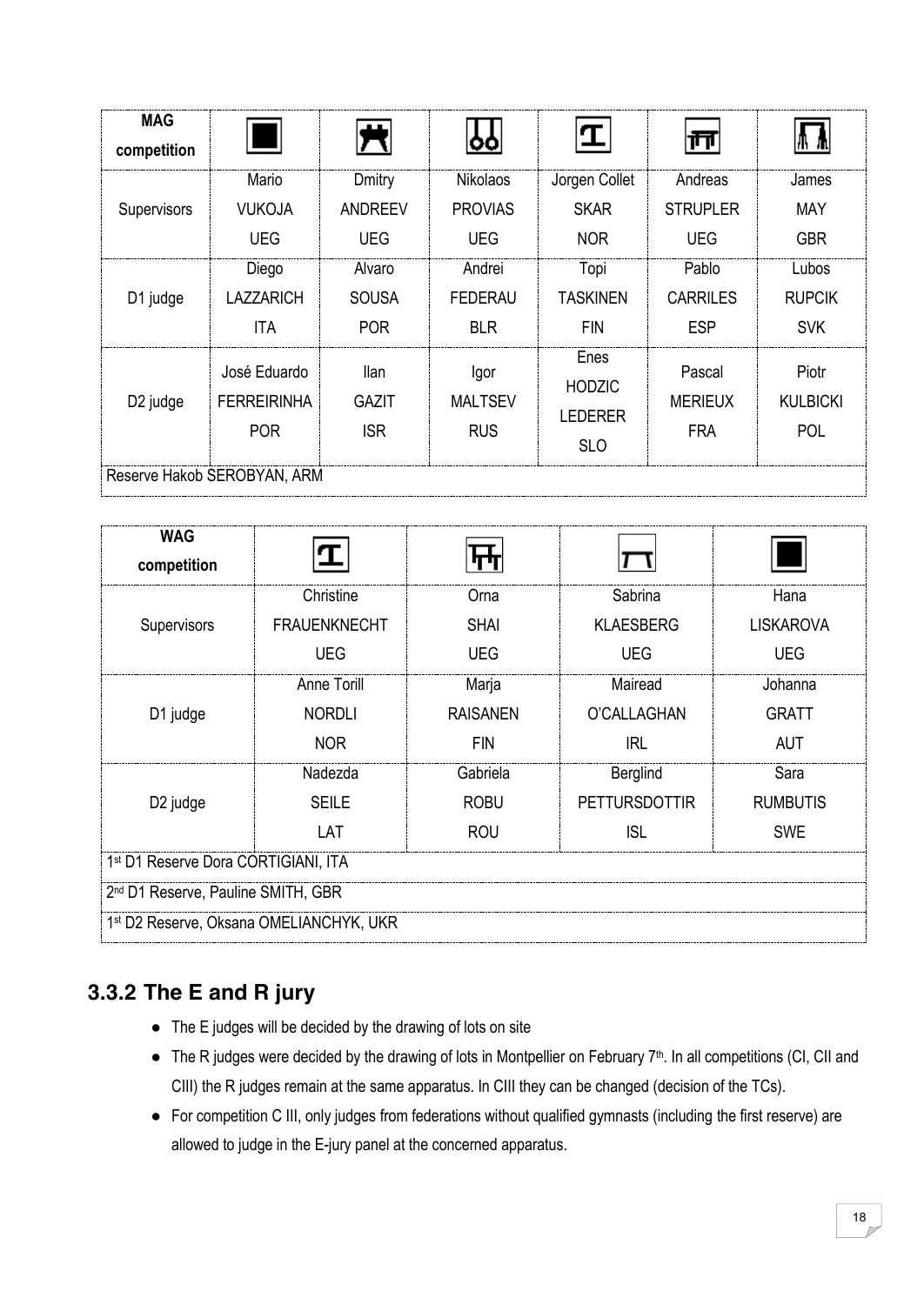| <b>MAG</b><br>competition |                   |                  |                    |                   |                |                  |  |
|---------------------------|-------------------|------------------|--------------------|-------------------|----------------|------------------|--|
|                           | Stig Palm         | <b>Ilia</b>      | Anton              | Pavel             | Roger          | René             |  |
| R1 judge                  | <b>THERKELSEN</b> | <b>GIORGADZE</b> | <b>THOROLFSSON</b> | <b>DUS</b>        | <b>WANGLER</b> | DE KOSTER        |  |
|                           | <b>NOR</b>        | <b>GEO</b>       | ISL                | <b>CZE</b>        | <b>SUI</b>     | <b>NED</b>       |  |
|                           | Rainer            | Danut            | Colm               | Milko             | <b>Boris</b>   | Aliaksandr       |  |
| R <sub>2</sub> judge      | <b>ARNOLD</b>     | <b>GRECU</b>     | O'TOOLE            | <b>TANKOUCHEV</b> | <b>CULIN</b>   | <b>VAITOVICH</b> |  |
|                           | <b>GER</b>        | <b>ROU</b>       | <b>IRL</b>         | <b>BUL</b>        | <b>CRO</b>     | <b>BLR</b>       |  |
| Reserve Keith BREWER, GBR |                   |                  |                    |                   |                |                  |  |

| <b>WAG</b><br>competition                  |                    |                   |                  |                   |  |  |
|--------------------------------------------|--------------------|-------------------|------------------|-------------------|--|--|
|                                            | Marianne           | Vera              | Zsuzsanna        | Maria-José        |  |  |
| R1 judge                                   | <b>ASSADI</b>      | <b>KIRYASHOVA</b> | <b>KALMAR</b>    | <b>SAN MARTIN</b> |  |  |
|                                            | <b>FRA</b>         | <b>RUS</b>        | <b>HUN</b>       | <b>ESP</b>        |  |  |
|                                            | Neli               | Dunja             | Ann-Helen        | Carmen            |  |  |
| R <sub>2</sub> judge                       | <b>TANKOUCHEVA</b> | <b>LEDERER</b>    | <b>BJORNSTAD</b> | <b>BASLA</b>      |  |  |
|                                            | <b>BUL</b>         | <b>CRO</b>        | <b>NOR</b>       | ITA               |  |  |
| 1st Reserve Aukje DE JONG, NED             |                    |                   |                  |                   |  |  |
| 2 <sup>nd</sup> Reserve Jonna SALONEN, FIN |                    |                   |                  |                   |  |  |

## <span id="page-18-0"></span>**3.4 The judges' instruction and draw of lots**

According to the UEG/TR, the presence of the judges to the judges' instruction is mandatory. The judges' instruction will be held in English.

The judges' oath will be carried out at the end of the judges' instruction, by one of the host federation´s judge

#### <span id="page-18-1"></span>**3.5 Inquiries of the score**

Inquiries for the difficulty scores are allowed, provided that they are made verbally immediately after the publication of the score or at the very latest before the score of the following gymnast is shown; for the last gymnast or group of a rotation, this limit is one minute after the score is shown on the score board. The person designated to receive the verbal inquiry has to note the time of receiving it and starts the procedure.

Only the accredited coaches in the competition area are entitled to submit an inquiry. Before the competition, the Head of delegation has to indicate them by name and to inform the competition management in writing.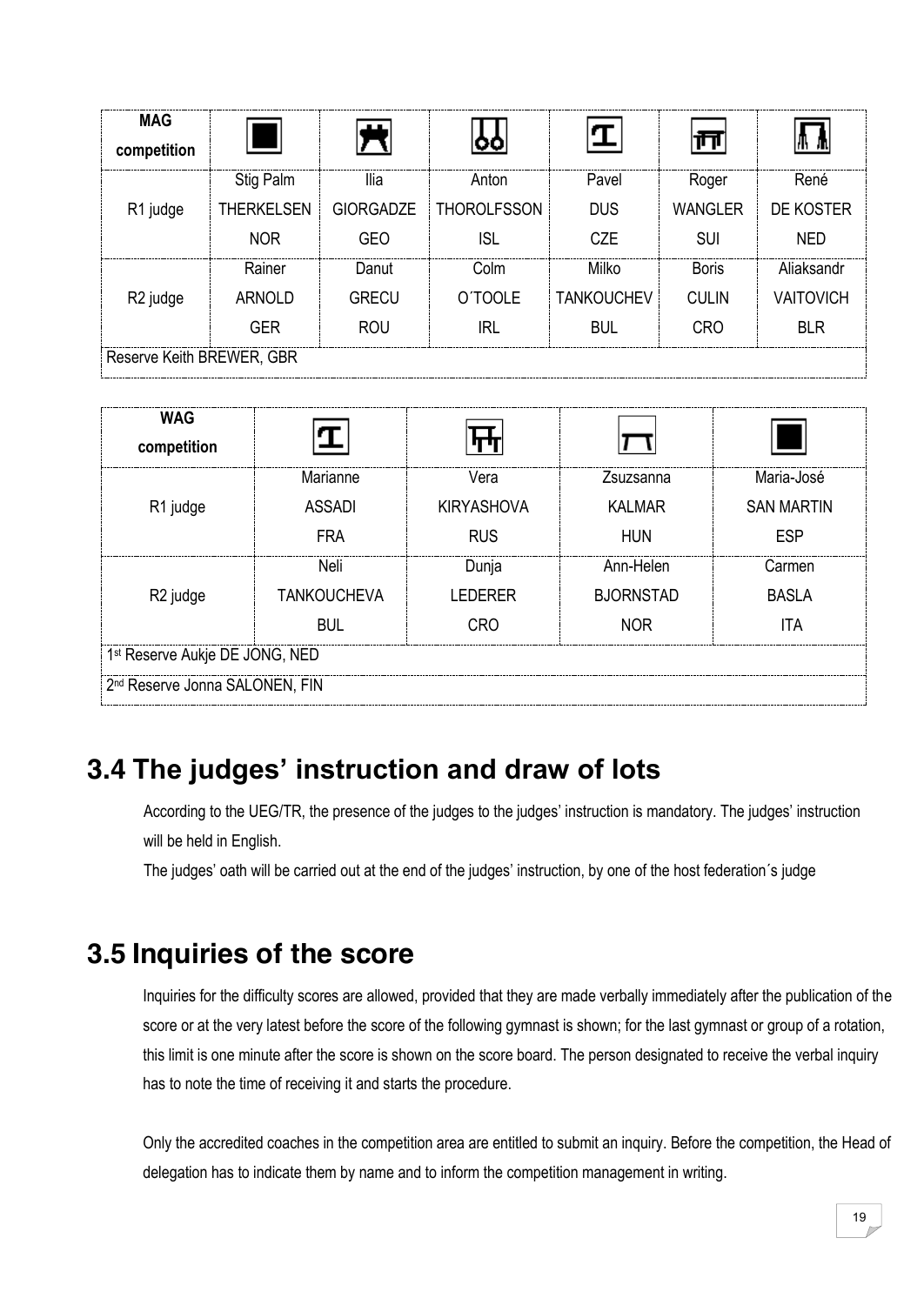Late verbal inquiries will be rejected. A federation is not allowed to complain against the scores of a gymnast from another federation. Inquiries for all other scores (Execution, Artistic) are not allowed.

The inquiry must be confirmed as soon as possible in writing, but within 4 minutes at the latest after the verbal inquiry and requires an agreement of payment of Euro 300.- for the first complaint; Euro 500.- for the second complaint and Euro 1'000.- for the third and any further complaints during the event. Should the inquiry not be confirmed in writing within 4 minutes, the procedure becomes obsolete.

If the inquiry is accepted, this sum will be reimbursed. Otherwise, the sum will be transferred to the UEG. Every inquiry must be examined by the Superior Jury and a final decision (which may not be appealed) must be taken at the very latest: - at the end of the rotation/group for the qualifying competitions, the all-around competitions and the team competition (final)

- before the score of the following gymnast or group is shown for the finals.

In the days following a competition, a global video analysis will be carried out by the respective TCs (or their representatives designated by the TCs), and in case mistakes are established, sanctions can be initiated against the guilty judges.

# <span id="page-19-0"></span>**4 THE ORGANIZATION OF THE EVENT**

**-----------------------------------------------------------------------------------------------------------------------------------**

## <span id="page-19-1"></span>**4.1 Training information**

According the FIG/TR, 4 hours per day for each national federation in 2 sessions, comprising 1 and a half and 2 and a half hours will be provided to the participating federations. The minimum time between the two daily training sessions for a group must be 4 hours.

A detailed program of the training schedule will provided to the participating national federation.

## <span id="page-19-2"></span>**4.2 The official podium training**

A detailed program of the official podium training will be provided to the participating federations. According to the UEG/TR, the presence of the judges at the official podium training is mandatory.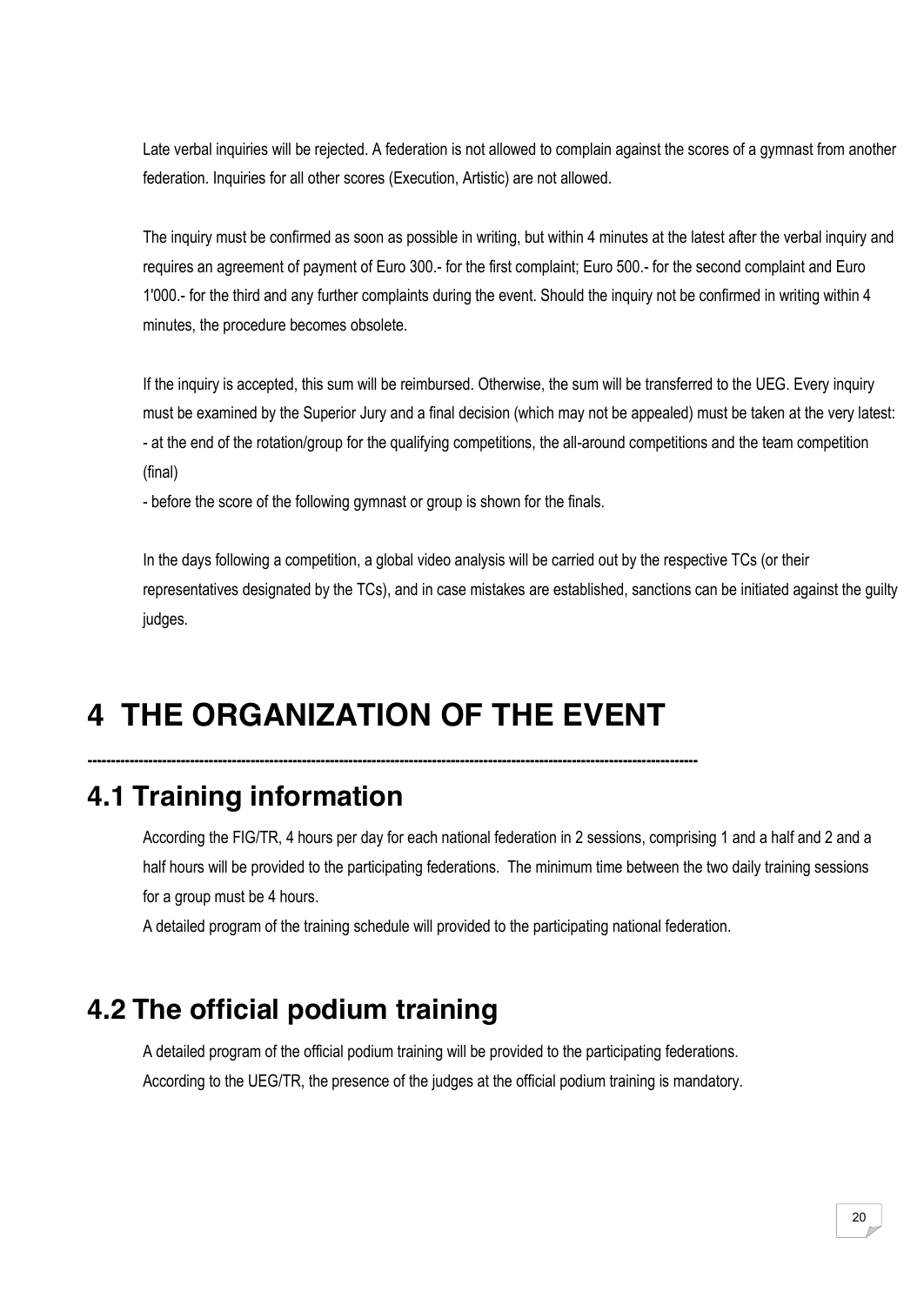## <span id="page-20-0"></span>**4.3 The delegation**

According with the UEG Technical Regulation the maximum composition of the delegation for the European Men's and Women's Artistic Gymnastics Individual Championships is as follows

| <b>MAG</b>      |           | <b>WAG</b>                            |           | <b>Officials</b><br>(for MAG and WAG) |  |
|-----------------|-----------|---------------------------------------|-----------|---------------------------------------|--|
| Gymnasts        | 6         | Gymnasts                              |           | Head of delegation                    |  |
| Coaches         |           | Coaches                               |           | Doctor                                |  |
| Team leader     |           | Team leader                           |           |                                       |  |
| Judges          | $*1$ or 2 | Judges                                | $*1$ or 2 |                                       |  |
| Physiotherapist |           | Physiotherapist                       |           |                                       |  |
| Total           | 13        | Total                                 |           | Total                                 |  |
|                 |           | Total delegation (maximum) 26 persons |           |                                       |  |

*\* Each national federation with 1 or 2 gymnasts has the obligation to nominate 1 judge; each national federation with 3 or more gymnasts has the obligation to nominate 2 judges. If a federation is drawn for a D1 position, the respective federation has to participate with another (2nd or 3rd) judge. The judges have to fulfil the requirements of the FIG/TR. All judges must be holders of the FIG brevet, 13th cycle.*

Gymnasts who do not have a valid FIG license (or the validity of the license is expired) are not allowed to compete. All licenses will be checked by the O.C. after the nominative inscriptions.

## <span id="page-20-1"></span>**4.4 The accreditation**

The accreditation office is located in the Park&Suites Arena.

Upon accreditation the Head of Delegation or his representative will have to provide to the organizing committee the following:

- The passport of gymnasts and judges
- The licences of the gymnasts
- For medical persons, the proof of their professional competences (copy of diploma or professional card)
- The medical insurance for the members of the delegation
- Prove that they fulfilled their financial obligation (accommodation and meals) to the O.C.
- The form "Submission and return of the floor music WAG" and 2 CDs of the WAG competitors' floor exercise music (each CD must indicate the name of the federation, the name of the gymnast, and the exact length of the music). The CD's will be returned to the Heads of Delegation after the gymnasts' last competition. It is recommended that spare CD be brought for safety reasons.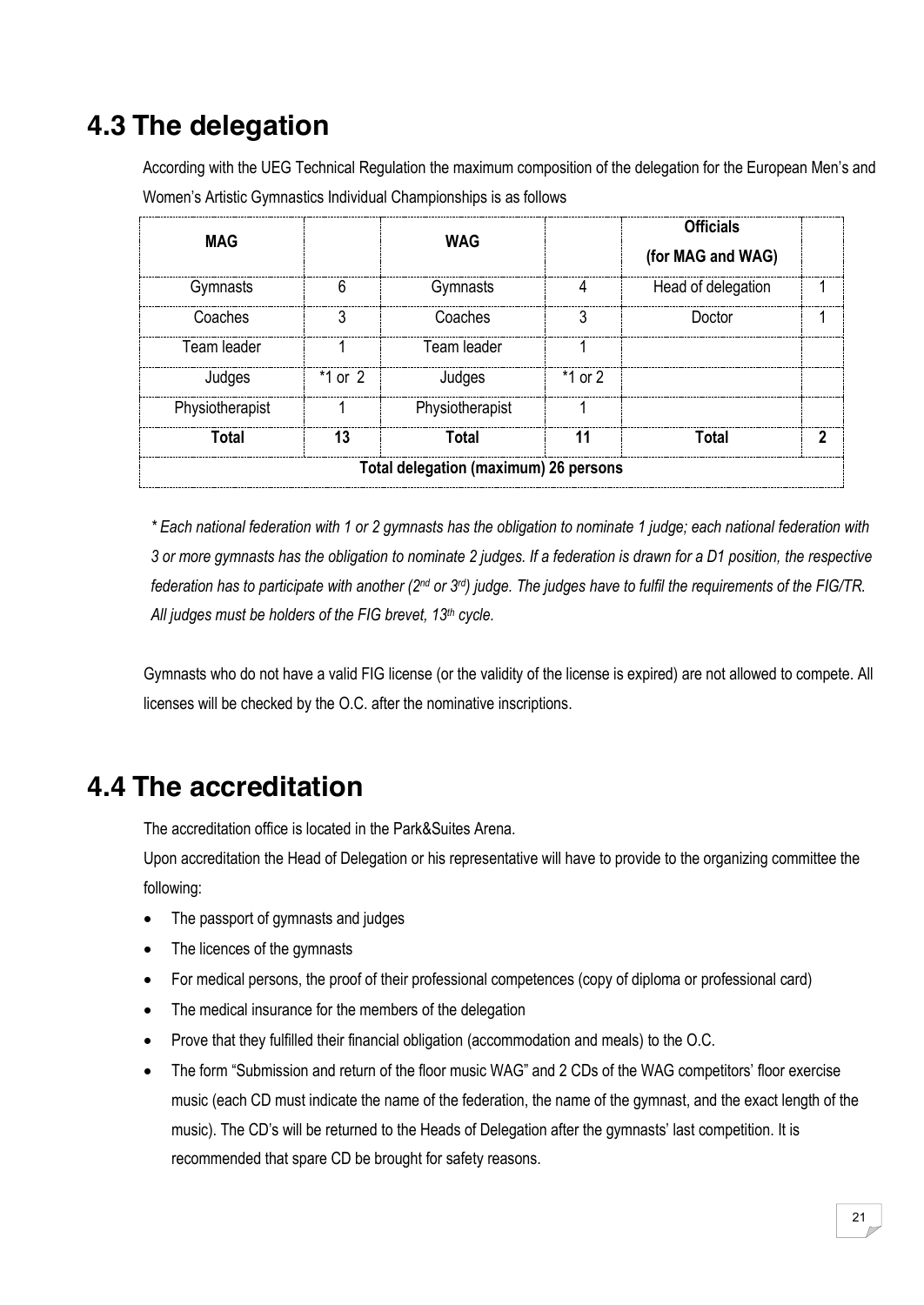- The form "Confirmation of the national flag and anthem" together with the national flag of their country (dimension of 100/200 cm) and a CD with the national anthem (clearly marked with the name of the country and the mention "national anthem").
- Confirm their departure (transport)

## <span id="page-21-0"></span>**4.5 Official UEG hotel**

Novotel La Grande Motte Golf Hôtel\*\*\*\* 1641 Avenue du Golf, 34280 La Grande-Motte Tel : +33 4 67 29 88 88

#### <span id="page-21-1"></span>**4.6 Judges´ hotel**

Hotel Mercure La Grande Motte \*\*\*\* 140, rue du Port, 34280 La Grande Motte Tel: +33 4 67 56 90 81 Fax: +33 4 67 56 92 29

#### <span id="page-21-2"></span>**4.7 Delegation hotels**

A list of the delegations hotels will be provided upon arrival to the Head of Delegation.

## <span id="page-21-3"></span>**4.8 The transportation**

The journey to Montpellier will be at each delegation's own expenses. The O.C. strongly recommends that each federation take cancellation insurance for their transportation.

Accredited delegations who will stay in one of the official hotels, booked their accommodation through the O.C. and who will return their "Travel Schedule Form – arrival and departure" by **March 18th** will be provided with free local transportation from the Montpellier airport or train and bus stations to the official hotels and back and shuttle busses between the official hotels and the Park & Suite Arena.

Federations who did not book their accommodation through the O.C. will not be entitled to use the transportation system and will be responsible for being on time at all events.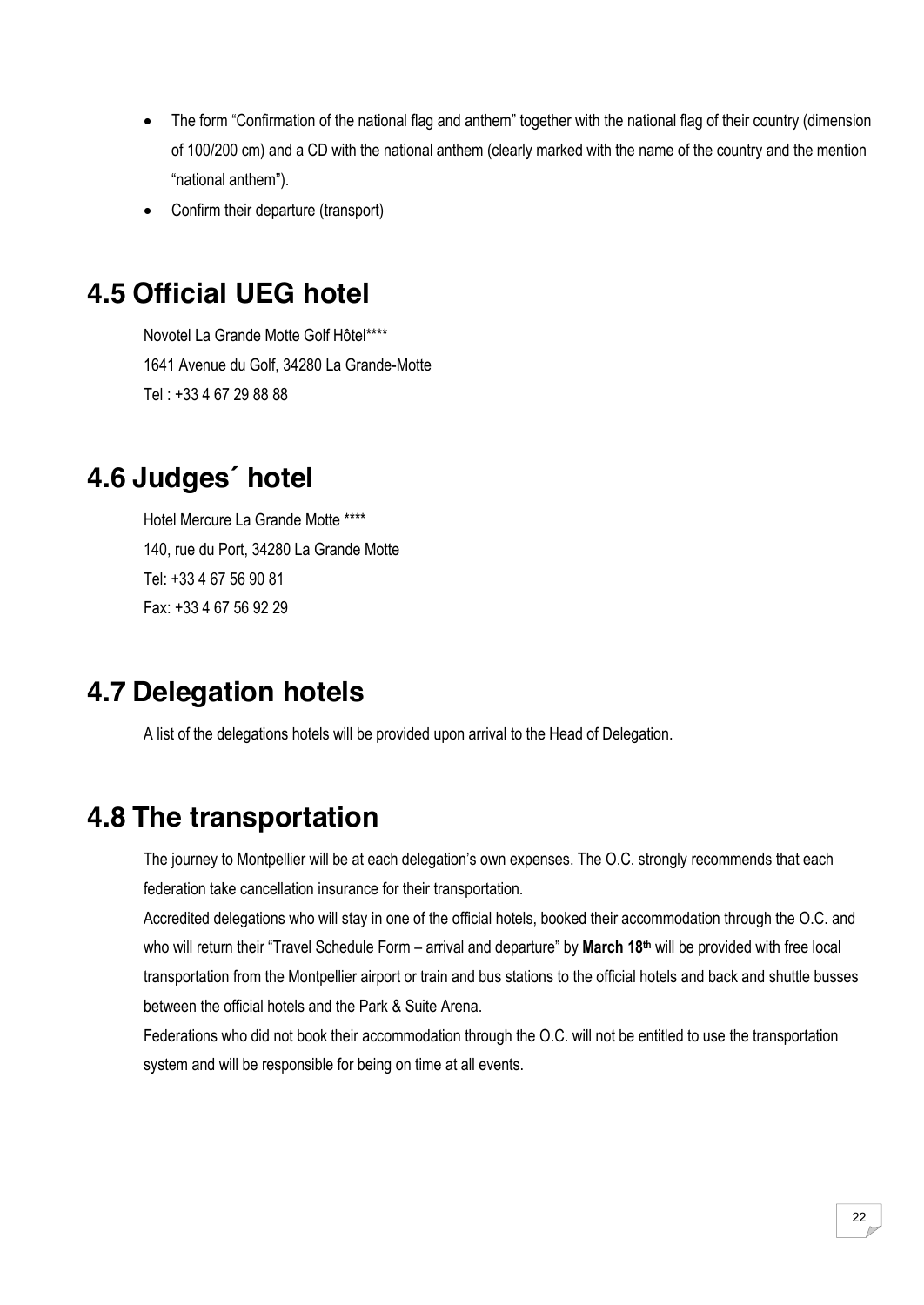## <span id="page-22-0"></span>**4.9 The Competition Venue**

Park&Suites Arena

Chemin de Levades, 34470 Pérols, FRANCE

[www.ps-arena.com](http://www.ps-arena.com/)

● The organizing committee will provide reserved seats for the Heads of Delegation and as well reserved seats for the members of delegation that are not involved in the competition.

#### <span id="page-22-1"></span>**4.10The warm-up and training halls**

The competition, training and warm-up halls are located in the same building; Park&Suites Arena.

- The warm-up / training halls
	- o MAG "C"
	- o WAG "A"
- The training halls
	- o MAG "D"
	- $O$  WAG "B"

#### <span id="page-22-2"></span>**4.11The delegation boxes**

Delegation Mail Boxes will be set up in the competition hall. All information regarding competition, warm-up, trainings, and notification of meetings, transport, official functions, as well as UEG and O.C. correspondences will be distributed via the delegation mailboxes.

o A special "Mail Box" authority card will be issued to each Head of Delegation. This card must be shown by the Head of Delegations (or his representative) when collecting all information and results from their Delegation Mail Box. The delegation member designated to collect the information from the Delegation Mail Box will be required to sign for information collected.

#### <span id="page-22-3"></span>**4.12The appendixes**

- App1 Layout of the MAG Halls
- App2 Layout of the WAG Halls
- App3 Saturday, April 11<sup>th</sup> training request form